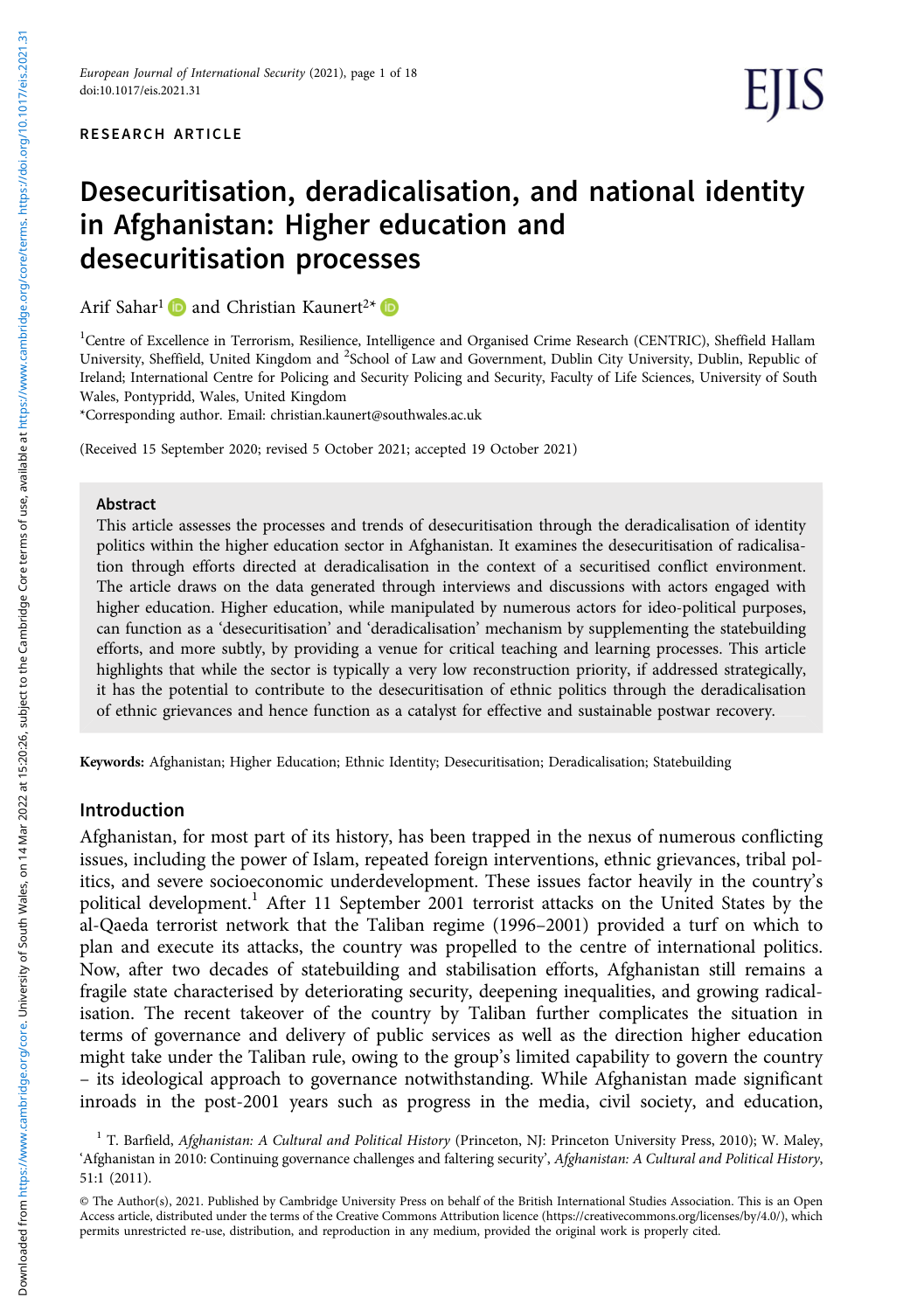radicalisation would jeopardise the country's prospect for a viable state in the future, appertaining to growing infiltration of extremist actors in state institutions, including educational spaces and processes, $<sup>2</sup>$  exacerbated by the fall of the state to an extremely ideological group in August 2021.</sup> This article assesses deradicalisation within the higher education sector in Afghanistan over the past two decades (2001–20), by investigating the desecuritisation of identity politics through deradicalisation in the context of a 'securitised' conflict environment. The data used for analysis in this article was collected during 2018–20. The article highlights the ways in which higher education might advance deradicalisation of identity politics through norms, discourses, teaching/ learning, and practices in the post-2001 context of Afghanistan.

While it is appreciated that the entire governance and security landscapes that constitute the emphasis of this article have shifted in Afghanistan now, this article presents a case study from the pre-withdrawal period, which shows the promise of higher education efforts and the link between the concepts of desecuritisation, deradicalisation, and ethnicity more broadly, before this radical shift. Additionally, while the recent political shifts in Afghanistan might influence the theoretical and empirical findings of this article, the article provides rich insights and data into the processes, perceptions, activities, and practices of desecuritisation in a 'securitised' and conflict-affected context of Afghanistan. While it is pretty early to predict the direction the system of governance might take under a Taliban rule, it can be assumed that ethnicity will continue to play a major role in Afghan politics, given the Taliban's ethnocentric approach to governance, popular participation in political and social spheres, and the broader political arena. The Taliban takeover does not undermine the discussion of deradicalisation, desecuritisation, and their interactions with ethnic politics in the post-takeover period in any significant way. In any event, the pre-takeover analysis of desecuritisation through deradicalisation in the higher education sector offers lessons for the post-takeover period in Afghanistan as well as for other potentially similar cases. Thus, the discussion about the platforms and mechanisms higher/education offers in a conflict-affected context for desecuritisation through deradicalisation builds an understanding about the prospects and promise in the post-takeover Afghanistan. More significantly, the article guides the discussions and practices towards the spaces in which higher education may play a positive role even in a context of Taliban rule.

This article contributes to the existing literature in multiple ways. Firstly, securitisation theory despite generating a bulk of literature covering a wide range of issues has not been applied to higher education and its capability to either contribute to, or mitigate the underlying causes of violence. Secondly, the literature on desecuritisation and the ways in which the analytical potential of securitisation analysis framework can be captured and adapted to desecuritisation, remains nascent. Similarly, while there is an exhaustive debate surrounding radicalisation, the ideas about deradicalisation and practices and norms that might help deradicalisation efforts to reach fruition, have not been explored. This article, thence, situates higher education within the broader desecuritisation and deradicalisation literature and assesses its capability in bolstering measures directed at desecuritisation and deradicalisation agenda carried out by different actors within the Afghanistan higher education sector. Additionally, the article suggests a promise of higher education in desecuritisation and deradicalisation, more broadly, beyond Afghanistan. Thirdly, and consequently, the original point that this article investigates is the role of higher education institutions in desecuritisation efforts through the deradicalisation of contentious issues such as identity politics. While the role of higher education in the desecuritisation and deradicalisation of a social construct is underdeveloped more generally, the precise link between desecuritisation, deradicalisation, and national identity and the role of higher education therein has not been made previously. What is the link between these three concepts? At the heart of the security situation in Afghanistan has been an extreme form of radicalised ethnic politics and is highly likely to

<sup>&</sup>lt;sup>2</sup>T. Pherali and A. Sahar, 'Learning in the chaos: A political economy analysis of education in Afghanistan', Research in Comparative & International Education, 13 (2018), pp. 239–58, available at: {[https://doi.org/10.1177/1745499918781882](https://doi.org/10.1177%2F1745499918781882)}.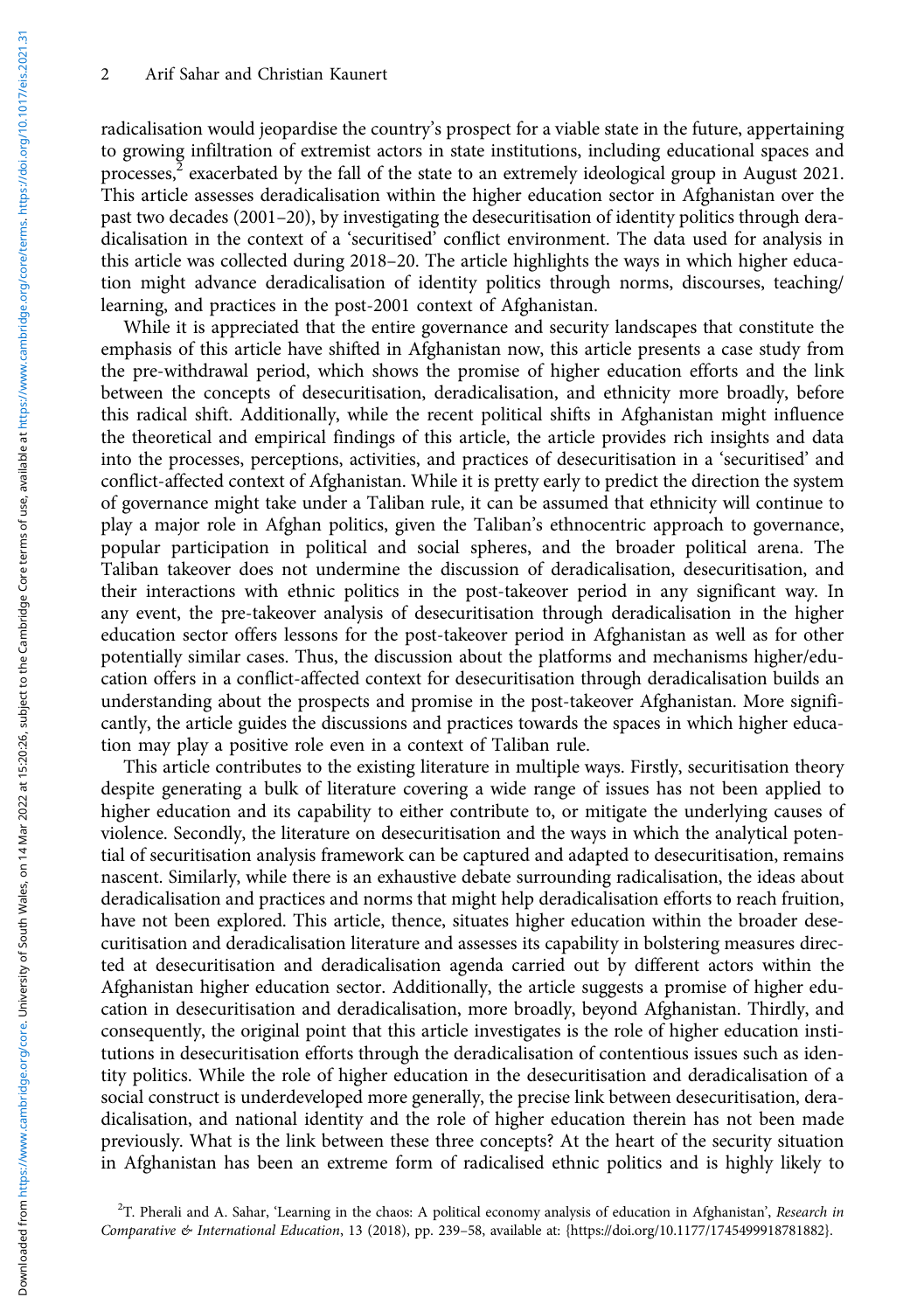continue, whereby ethnicity would greatly influence people's view on security. In order to change the focus of people's view on security, that is, to desecuritise the environment, it is first necessary to deradicalise ethnic politics, to overcome ethnicity as the determining factor in people's security perception and construct. Thus, the article suggests that 'de-ethnicising' politics in Afghanistan is a necessary condition to deradicalise society, whereby higher education can play an important tool. While enrolment rates in Afghanistan were low in the 2001–20 years and might shrink further under the Taliban rule in higher education, the university sector has the unique ability to shape the elites of the country and their social norms, which can then affect the society at large by trickling down to other sectors of society. However, as long as elites who run the state infrastructures and wield significant power outside the public sector hold the views they have, that is, securitised ethno-centric norms and perceptions, it is difficult to move this process forward. This article provides a framework for understanding this process.

The article is divided into two main sections and some subsections. The first section provides a conceptual framework on desecuritisation and deradicalisation, and the role of higher education therein. While there is increasing literature on desecuritisation, it is rarely linked to deradicalisation, and almost never explores the issue of the role of higher education in desecuritising and deradicalising as a social construct. This section offers a conceptual discussion of desecuritisation (for example, values and practices), and embeds it into radicalisation debates. The section links the desecuritisation, deradicalisation, and higher education concepts by developing arguments that: (1) national identity can be threatened or securitised; (2) values and practices can be embedded in deradicalisation discourses; (3) deradicalisation can then also be desecuritised; and desecuritisation can be: (1) reduction of securitisation; (2) countering of securitisation; and (3) pushing on another subject – diversion of the discourse. The second section offers an empirical analysis of the role of higher education in the desecuritisation of identity politics through deradicalisation, focusing on 2001–20 years. This article generates empirical evidence on the role of higher education in desecuritisation of identity politics through deradicalisation processes; whereas this capability has been mainly overwhelmed by the role higher education is endowed in other approaches to postwar recovery efforts, including stabilisation;  $3$  reconstruction; 4 and statebuilding.<sup>5</sup>

# Desecuritisation, deradicalisation (values/practices), and higher education: A conceptual framework

## Theoretical underpinnings of desecuritisation

Securitisation theory<sup>6</sup> has resulted in the production of a copious volume of literature since its development in the late 1980s, primarily embedded within the European security discourses and debates. The Copenhagen School (CS) established the theory in reaction to the new political order, appertaining to the implosion of USSR and conclusion of the Cold War, which necessitated critical transformation in European politics, for example, institutional revitalisation of

<sup>3</sup>R. Muggah and S. A. Zyck, 'Stabilizing fragile states', in Paul Jackson (ed.), Handbook of International Security and Development (Cheltenham, UK: Edward Elgar, 2015), pp. 313–31; R. Caplan, International Governance of War-Torn Territories: Rule and Reconstruction (Oxford, UK: Oxford University Press, 2005). <sup>4</sup>

<sup>4</sup>A. Coffie, 'Filling in the gap: Refugee returnees deploy higher education skills to peacebuilding', Refugee Survey Quarterly, 33:4 (2014), pp. 114–41, available at: [{htts//doi.org/10.1093/rsq/hdu015](https://doi.org/10.1093/rsq/hdu015)}; D. Brinkerhoff, 'Rebuilding governance in failed states and post-conflict societies: Core concepts and crosscutting themes', Public Administration and Development, 25:1 (2005), pp. 3-14, available at: [{https://doi:10.1002/pad.352}](https://doi:10.1002/pad.352).

<sup>5</sup>M. Daxner and U. Schrade, 'Higher Education in Afghanistan: Governance at Stake', SFB-Governance Working Paper Series, No. 63 (Berlin: Collaborative Research Center, 2013); R. Paris and T. D. Sisk, 'Introduction: Understanding the contradictions of post-war statebuilding', in R. Paris and T. D. Sisk (eds), The Dilemmas of Statebuilding: Confronting the Contradictions of Post-war Peace Operations (London, UK: Routledge, 2009), pp. 1-20.

B. Buzan, 'The present as a historic turning point', Journal of Peace Research, 30:4 (1995), pp. 385–98.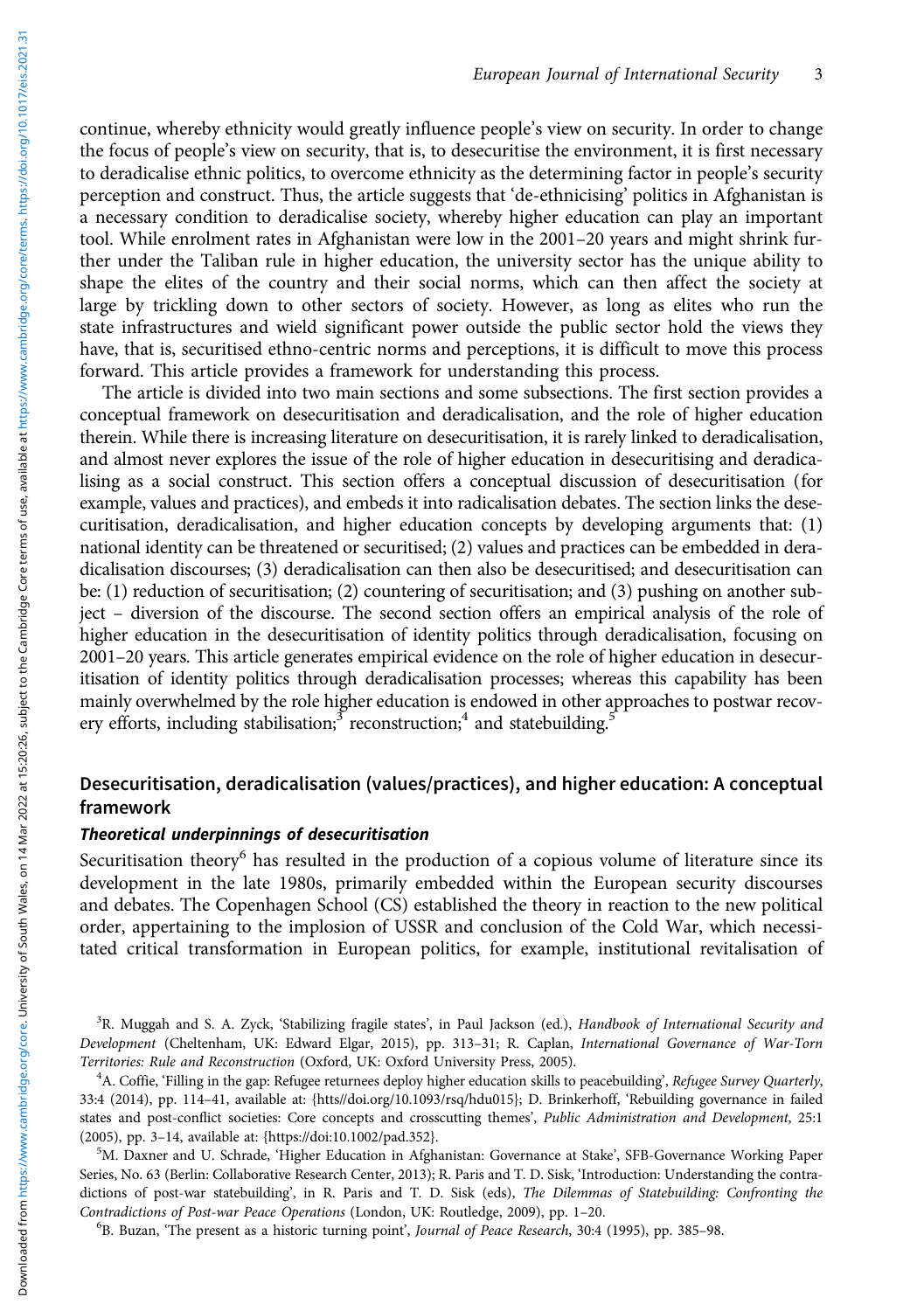security management processes and the enlargement of the Union.<sup>7</sup> The approach states that an issue is transformed into a security issue (that ism securitised) after a securitising actor presents it as an existential threat and this 'securitising move' is accepted by the 'audience'.<sup>8</sup> Securitisation theory has been used extensively in different contexts,<sup>9</sup> and in generic terms, it 'seeks to explain the politics through which (1) the security character of public problems is established; (2) the social commitments resulting from the collective acceptance that a phenomenon is a threat are fixed; and (3) the possibility of a particular policy is created'.<sup>10</sup> The securitisation concept adopts a contemporary approach to security and conceptualises security in five distinct, but interrelated, sectors – the military, political, economic, environmental, and societal sectors.<sup>11</sup> The theory defines 'securitisation' as 'the staging of existential issues in politics to lift them above politics. In security discourse, an issue is dramatised and presented as an issue of supreme priority; thus, by labelling it as security, an agent claims a need for and a right to treat it by extraordinary means'. 12

In contrast to securitisation, desecuritisation remains undertheorised owing to the securitisation theory's focus on establishing, negotiating, and fixing the exact principles and characteristics of securitisation and its relationships with political and security contexts.<sup>13</sup> The under theorisation of the desecuritisation is also attributed to securitisation theory's failure to provide an explicit framework for its analysis of desecuritisation similar to the framework it provides for securitisation, allowing different scholars to interpret and apply desecuritisation differently.<sup>14</sup> In the absence of a clear analytical framework, the approach to analyse the desecuritisation concept simply through the application of the securitisation model, but in reverse, has proven problematic.<sup>15</sup> The prevalence of a conceptual confusion further compounds efforts to contextualise the desecuritisation framework in contexts where different actors resist, negotiate, and compromise certain issues such as identity, religion, or migration. Therefore, it is argued that 'as opposed to securitisation, desecuritisation does not necessarily happen as the result of a "speech act". Rather, there are many other ways that an issue or issue-area can be moved out of the sphere of security politics and into the sphere of regular politics.<sup>16</sup> Some scholars,<sup>17</sup> have come to view desecuritising moves as the product of a wider management process, rather than a sheer speech act or debate. This conceptual fragmentation in the literature on desecuritisation has barred the development of a basic consensus on the nature of desecuritisation as a model, concept, or process.

<sup>11</sup>Léonard and Kaunert, *Refugees, Security and the European Union*.<br><sup>12</sup>Buzan, Wæver, and de Wilde, *Security*, p. 26.<br><sup>13</sup>A. Snektov, 'Theories, methods and practices: A longitudinal spatial analysis of the (de)securit threat in Russia', Security Dialogue, 48:3 (2017), pp. 259–75, available at: {[https://doi.org/10.1177/0967010617701676](https://doi.org/10.1177%2F0967010617701676)}; B. B. Coskun, 'Analysing desecuritisations: Prospects and problems for Israeli–Palestinian reconciliation', [Global Change,](https://www.tandfonline.com/toc/cpar20/current) [Peace & Security:](https://www.tandfonline.com/toc/cpar20/current) Formerly Pacifica Review: Peace, Security & Global Change, 20:30 (2008), pp. 393-408, available at: {https://doi.org/10.1080/14781150802394337}.

<sup>14</sup>Coskun, 'Analysing desecuritisations', p. 395.<br><sup>15</sup>Snektov, 'Theories, methods and practices'.<br><sup>16</sup>K. Åtland, 'Mikhail Gorbachev, the Murmansk Initiative, and the de-securitization of interstate relations in the Arcti Cooperation and Conflict, 43:3 (2008), pp. 289–311 (p. 292), available at: [{https://doi.org/10.1177/0010836708092838](https://doi.org/10.1177/0010836708092838)}.<br><sup>17</sup>M. Jutila, 'Desecuritizing minority rights: Against determinism', *Security Dialogue*, 37:2 (2006)

{[https://dol:10.1177/0967010606066}](https://dol:10.1177/0967010606066); P. Roe, 'Securitization and minority rights: Conditions of desecuritization', Security Dialogue, 35:3 (2004), pp. 279–94, available at: {<https://doi.org/10.1177/0967010604047527>}.

<sup>&</sup>lt;sup>7</sup>S. Léonard and C. Kaunert, *Refugees, Security and the European Union* (London, UK: Routledge, 2019).<br><sup>8</sup>B. Buzan, O. Wæyer, and L. de Wilde, *Security: A New Framework For Anglysis* (London, UK: Lynne B

<sup>&</sup>lt;sup>8</sup>B. Buzan, O. Wæver, and J. de Wilde, Security: A New Framework For Analysis (London, UK: Lynne Rienner, 1998).

<sup>&</sup>lt;sup>9</sup>J. Huysmans, 'Minding exceptions: Politics of security in liberal democracies', Contemporary Political Theory, 3 (2004), pp. 321–41, available at: [{https://doi.org/10.1057/palgrave.cpt.9300137](https://doi.org/10.1057/palgrave.cpt.9300137)}; S. D. Watson, The Securitization of Humanitarian Migration: Digging Moats and Sinking Boats (London, UK: Routledge, 2009); T. Balzacq (ed.), Securitization Theory: How

Security Problems Emerge and Dissolve (London, UK: Routledge, 2011).<br><sup>10</sup>T. Balzacq, S. Léonard, and J. Ruzicka, 'Securitisation revised: Theory and cases', *International Relations*, 30:4 (2016),<br>pp. 494–531 (p. 502), ava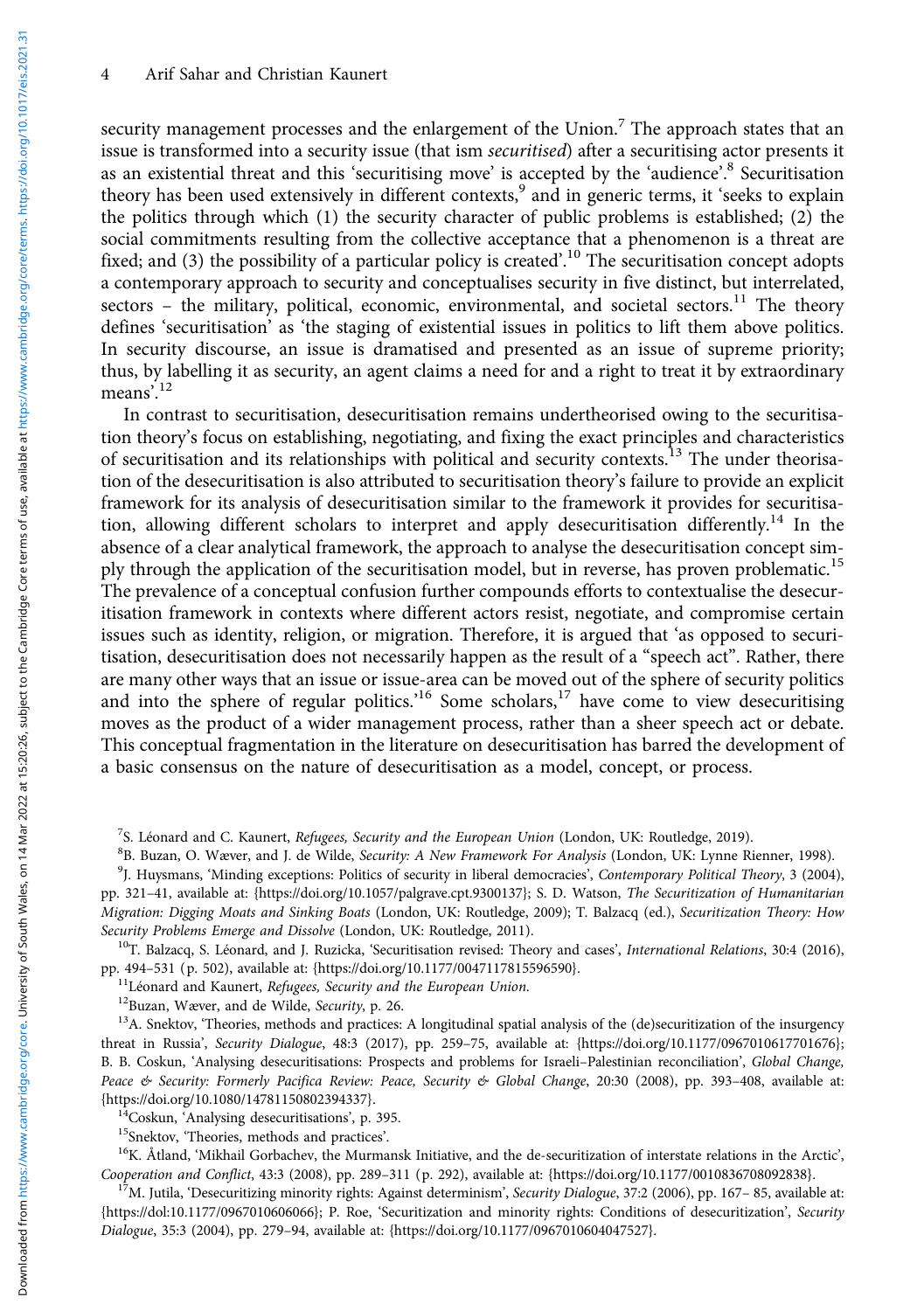However, amid this conceptual unclarity, second-generation scholars have begun to debate the processes, features, and the meaning of desecuritisation.<sup>18</sup> This emerging literature, despite being in its infancy, theorises desecuritisation, its underlying conditions and processes, desecuritisation strategies,<sup>19</sup> and norms.<sup>20</sup> Lene Hansen, in assessing the nature and evolution of desecuritisation processes and discourses, appertaining to the idea of what constitutes a desecuritisation, highlights four interpretations. Firstly, desecuritisation can be a form of 'détente', that is, 'a rather slow move out of an explicit security discourse, which in turn facilitates a less militaristic, less violent and hence more genuinely political form of engagement'. Secondly, desecuritisation can be a 'replacement', a process that is the 'combination of one issue moving out of security while another is simultaneously securitized'. Thirdly, desecuritisation can constitute an element of a broader 'rearticulation' of an issue – that removes it 'from the securitised by actively offering a political solution to the threats, dangers, and grievances in question'. Fourthly, desecuritisation can be a process of 'silencing', whereas 'an issue disappears or fails to register in security discourse'. Similarly, other strand of desecuritisation literature emphasises certain dimensions of the concept as conducive to the theorisation and practices of specific norms and instruments such as democracy, as, 'inasmuch as fewer issue areas will be dealt with in the secrecy, and often unaccountability, of emergency politics'.<sup>21</sup> In much the same perspective, Kyle Grayson warns of the complexions, in terms of human security associated with the concept of emergency politics. Grayson expresses concerns over the power of the state-centrism the language of security invariably entails, which ultimately leads to the development of the underlying conditions of a context where the interests of the state supersede the interests of the individual. Grayson argues that:

In countries like Canada, where human security agendas have been explicitly adopted, these have been geared towards augmenting a traditional concept of security that is equated with national power and the furthering of national interests. Thus, the value of human security in this context derives from how it contributes to the interests of the Canadian state.<sup>22</sup>

Andreas Behnke<sup>23</sup> goes a step further arguing that the securitisation of certain issues can, in the end, only be self-defeating since in an inherently uncertain world, 'security cannot be accomplished by a defensive, static logic of the fortress, but only a creative and productive engagement with the contingency of the Political in current affairs'.<sup>24</sup> Paul Roe provides an ethical-political approach to the issue of why to desecuritise. Roe argues that securitisation not only serves to demarcate the inside from the outside, but is also a technique of government that serves as an ordering principle,<sup>25</sup> that is, 'how a community defines it's just and good way of life'.<sup>26</sup> In essence, desecuritisation literature suggests that desecuritisation is desirable, not only for its potential efficacy and its greater 'democratic-ness', but also because of the very impossibility of securitisation itself in an uncertain world, and for the possibilities it offers for reordering the domestic in a perhaps more

- 
- 

<sup>19</sup>Roe, 'Securitization and minority rights'.<br><sup>20</sup>Hansen, 'Reconstructing de-securitization'.<br><sup>21</sup>Roe, 'Securitization and minority rights', p. 283.<br><sup>22</sup>K. Grayson, 'Securitization and the Boomerang Debate: A rejoinder t 34:3 (2003), pp. 337–43 (p. 339), available at: {[https://doi.org/10.1177/09670106030343009](https://doi.org/10.1177%2F09670106030343009)}.<br><sup>23</sup>A. Behnke, 'The message or the messenger? Reflections on the role of security experts', Cooperation and Conflict, 35:1

(2000), pp. 89–106 (p. 96), available at: {[https://www.jstor.org/stable/45083165?seq=1#metadata\\_info\\_tab\\_contents](https://www.jstor.org/stable/45083165?seq=1#metadata_info_tab_contents)}. <sup>24</sup>Roe, 'Securitization and minority rights'. <sup>25</sup>Ibid.

 $^{26}$ J. Huysman, 'The question of the limit: Desecuritisation and the aesthetics of horror in political realism', Millennium, 27:3 (1998), pp. 569–89 (p. 570), available at: {<https://journals.sagepub.com/doi/10.1177/03058298980270031301>}.

<sup>&</sup>lt;sup>18</sup>I. Klinke and B. Perombelon, 'Notes on the desecuritisation of the Rhineland frontier', Geopolitics, 20:4 (2015), pp. 836– 52, available at: {<https://doi.org/10.1080/14650045.2015.1067886>}; L. Hansen, 'Reconstructing de-securitization: The normative-political in the Copenhagen School and directions for how to apply it', Review of International Studies, 38:3<br>(2012), pp. 525-46, available at: {https://doi:10.1017/S0260210511000581}; Roe, 'Securitization and mi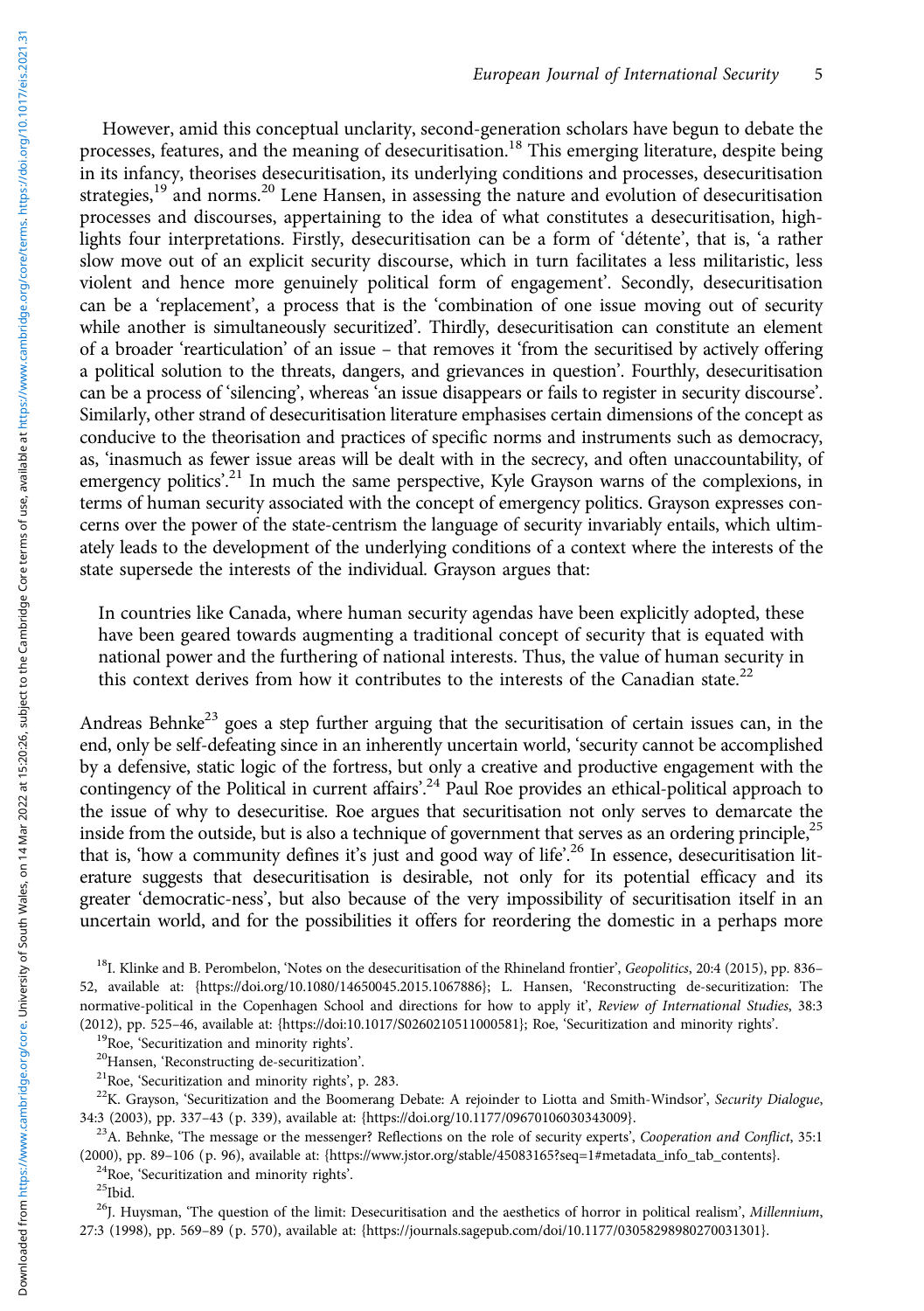#### 6 Arif Sahar and Christian Kaunert

just way.<sup>27</sup> Desecuritisation literature in addition to conceptualising the concept also proposes desecuritisation as a strategy. It has been argued that while desecuritisation can better be carried out through the actions of political actors, $2<sup>8</sup>$  and their political moves in games of contestation and resistance,<sup>29</sup> there can be desecuritising actors who evade, circumvent, or directly oppose securitising moves by, for example, emphasising competing threats.30 It is also stated that desecuritisation can happen independently from the actions of securitising or desecuritising actors. For instance, the original security problem may be solved, institutions may adapt through new reproductive structures, discourses may change (for example, with the loss of interest or audiences), and the original referent object may be lost.<sup>31</sup> Additionally, it is suggested that desecuritisation due to the involvement of numerous actors, dynamics, and contexts should extend beyond the assumption that the social world is essentially static, $32$  and should be rolled out against the background that 'social practices are always open to changes and causes, triggers and dynamics are always contextual. Consequently, the social world might have changed when the handling starts, so that the understanding becomes in a certain sense "wrong".<sup>33</sup> Concerning identity politics in divided societies, for instance, in migrant and host communities, Aradau proposes a move beyond the simple friend–enemy (natives–migrant) dichotomy as an instrument of desecuritisation from which, according to her, the traditional 'war' logic of security derives. She argues

Rather than celebrating a fragmented and fluid identity that would be more welcoming of difference, it is important to see how a specific form of ordering social relations according to the logic of friend/enemy can be unmade, how this can be re-thought. Desecuritisation is a process of re-thinking the relations between subjects of security, and of imagining localised, less exclusionary and violent forms of integration.<sup>34</sup>

Claudia Aradau further states that considerations should be given to safeguarding of the coexistence and social cohesion of strangers, rather than the construction and societal fabrics in friends and enemies. In this way, Aradau stresses the significance of norms and practices of everydayness and their implications in securitisation and desecuritisation moves, as 'everyday life is also necessarily linked with the reproduction of hegemonic structures and thus securitisation itself can find its legitimation in practices of everyday life'.<sup>35</sup> As such, the concept of agency in and within desecuritisation processes must be emphasised, and the agents of desecuritisation should not be the self-same agents of securitisation – they must come not only from within the self but also from within the (previously) 'silenced' other – and the desecuritisation moves, practices, and processes must be examined more in terms of the 'local', where relations between communities are (re) negotiated 'reciprocally'.<sup>36</sup> In the case of Afghanistan, the desecuritisation activities and practices offer insights into the complex contexts – informed by the legacies and fear of previous civil wars

Studies on Security, 3:3 (2015), pp. 253–68, available at: [{https://doi:10.1080/21624887.2015.1111095}](https://doi:10.1080/21624887.2015.1111095).<br><sup>30</sup> de Wilde, 'Environmental security deconstructed', p. 597.<br><sup>31</sup> de Wilde, 'Environmental security deconstructed'.

Thränhardt (eds), Migration and European Integration: The Dynamics of Inclusion and Exclusion (London, UK: Pinter,

 $^{33}$ Huysmans, 'Migrants as a security problem'. pp. 66–7.<br> $^{34}$ C. Aradau, 'Desecuritize and Despair! The Copenhagen School Revisited' (CEU Working Papers. Budapest: Central European University, 2003), p. 19.<br> $35$ Ibid., p. 20.

 $36$ Ibid.

<sup>&</sup>lt;sup>27</sup>Roe, 'Securitization and minority rights', p. 284.<br><sup>28</sup> J. de Wilde, 'Environmental security deconstructed', in H. G. Brauch et al. (eds), *Globalization and Environmental* Challenges, Hexagon Series on Human and Environmental Security and Peace, Vol 3 (Berlin and Heidelberg, Germany: Springer, 2008), available at: {[https://doi.org/10.1007/978-3-540-75977-5\\_45}](https://doi.org/10.1007/978-3-540-75977-5_45). 29P. Bourbeau and J. A. Vuori, 'Security, resilience and desecuritization: Multidirectional moves and dynamics', Critical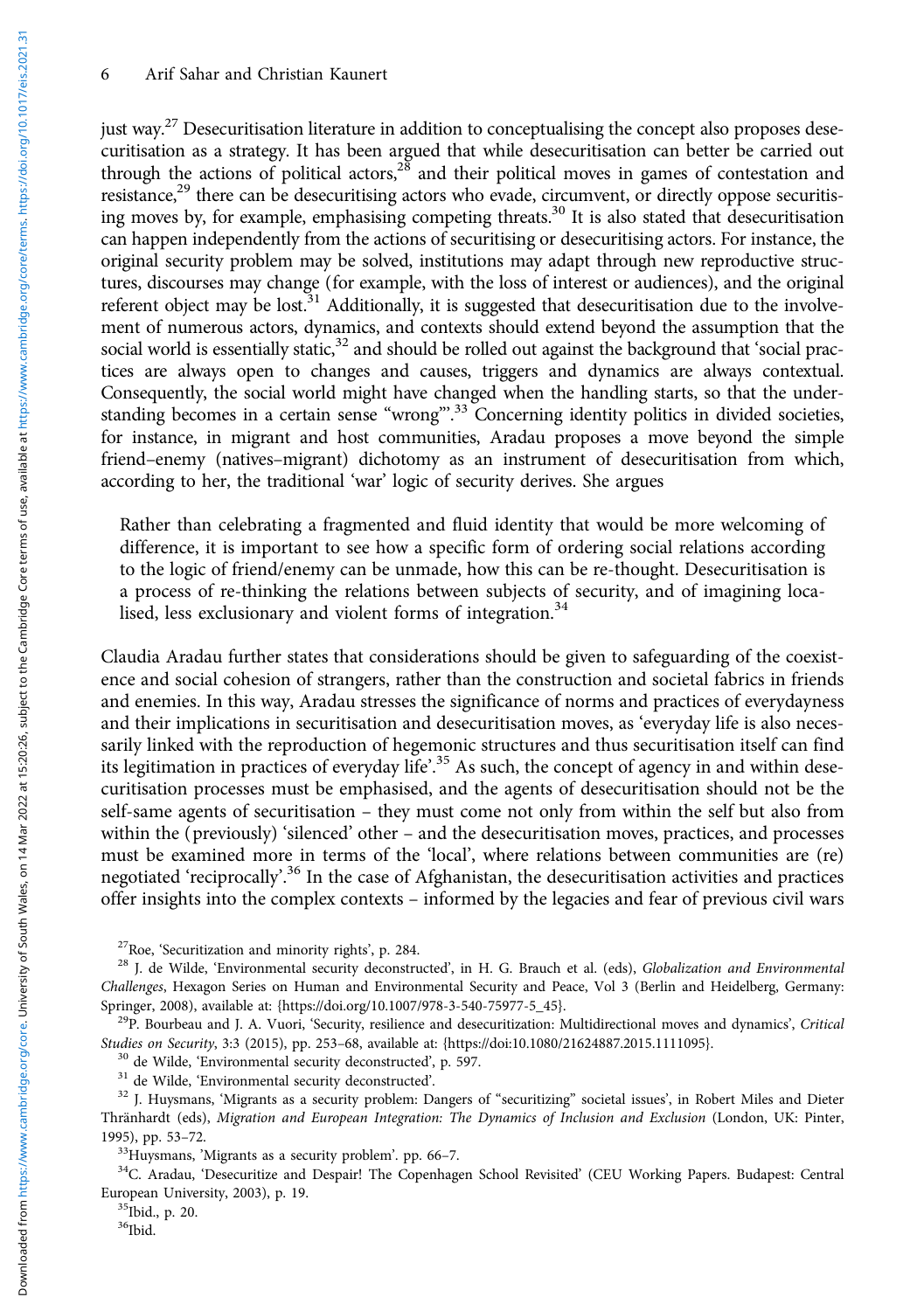(1978–2001) – and form the social relations and discourses regarding the national history and the national perspectives on the future of the country as a 'united' nation. The case demonstrates how certain ethnic groups, particularly the Hazaras seek to reverse their 'securitised' identity that is 'carried out in more subtle forms of exclusion, including undermining aspirations (for example, ethno-regional or social groups' desire of political or economic participation) that are perceived of by the securitising actors (for example, state elites) a security threat to the heavily centralised state structures'.<sup>37</sup> Additionally, in the context of Afghanistan, the desecuritisation of social identities through deradicalisation may provide better understandings of the localised construction of desecuritisation activities and practices by offering clearer insights into how a confluence of different actors from different institutions of higher education converge by a shared interest, desecuritise their identities to facilitate a more constructive state-citizen relationship, and to diffuse intercommunal cleavages.

#### Theoretical underpinnings of deradicalisation and its relations with desecuritisation

Like radicalisation, deradicalisation is a recent phenomenon that entered the political discourses and terrorism studies in the aftermath of the 11 September 2001 attacks on the Twin Towers, New York. The term quickly gained popularity in the practice community, whereas the spread of practical initiatives has outpaced their theoretical and methodological development.<sup>38</sup> Currently, there is a lack of conceptual clarity in the emerging discourse on deradicalisation, making it hard to assess the theoretical effectiveness of a particular deradicalisation initiative in a sociocultural and politically specific context. Despite a growth, deradicalisation literature still serves a generic understanding targeted towards the root causes of radicalisation or terrorism-induced security threats,<sup>39</sup> and as a theoretical and cultural means to challenge and break the psychological or ideological commitment of members of terrorist and violent extremist organisations.<sup>40</sup> The recent literature has termed deradicalisation as the process of abandoning an extremist worldview and concluding that it is not acceptable to use violence to effect social change.<sup>41</sup> Depicting on Islamic deradicalisation, Omar Ashour defines deradicalisation as the process of rejecting the ideology that is premised on the beliefs in the permissibility of using violence against civilians, the excommunication of Muslims who do not adhere to the radicals' views (takfir), and opposition to democracy and concepts of civil liberties as currently understood in democratic societies. Another way to build a theoretical underpinning for deradicalisation is the adaptation of rational choice theory – specifically, drawing distinctions between motives, strategies, and structure.<sup>42</sup> In this perspective, deradicalisation entails a change in one's fundamental objectives, which provide a foundation to individual or group radicalisation. Essentially, deradicalisation involves a transformation in underlying beliefs rather simply a change in behaviour. In terms of forging a connection between desecuritisation and deradicalisation, it is useful to resort to the literature that highlights the securitisation of radicalisation. This strand of literature that views radicalisation as a process in which radical ideas are accompanied

<sup>&</sup>lt;sup>37</sup> C. Kaunert and A. Sahar, 'Violence, terrorism, and identity politics in Afghanistan: The securitisation of higher edu-

cation', *Social Sciences*, 10:5 (2021), p. 150, available at: {<https://doi.org/10.3390/socsci10050150>}.<br><sup>38</sup>D. Koehler, 'How and why we should take deradicalization seriously', *Natural Human Behaviour*, 1:0095 (2017).<br><sup>3</sup>

<sup>&</sup>lt;sup>40</sup>Koehler, 'How and why we should take deradicalization seriously'.<br><sup>41</sup>O. Ashour, *The De-Radicalization of Jihadists: Transforming Armed Islamist Movements* (Abingdon, UK: Routledge, 2009).<br><sup>42</sup>R. Barrett and L. Bokhari, 'Deradicalization and rehabilitation programmes targeting religious terrorists and extremists in

the Muslim world: An overview', in T. Bjørgo and J. Horgan (eds), Leaving Terrorism Behind: Individual and Collective Disengagement (Abingdon, UK: Routledge, 2009), pp. 170–80.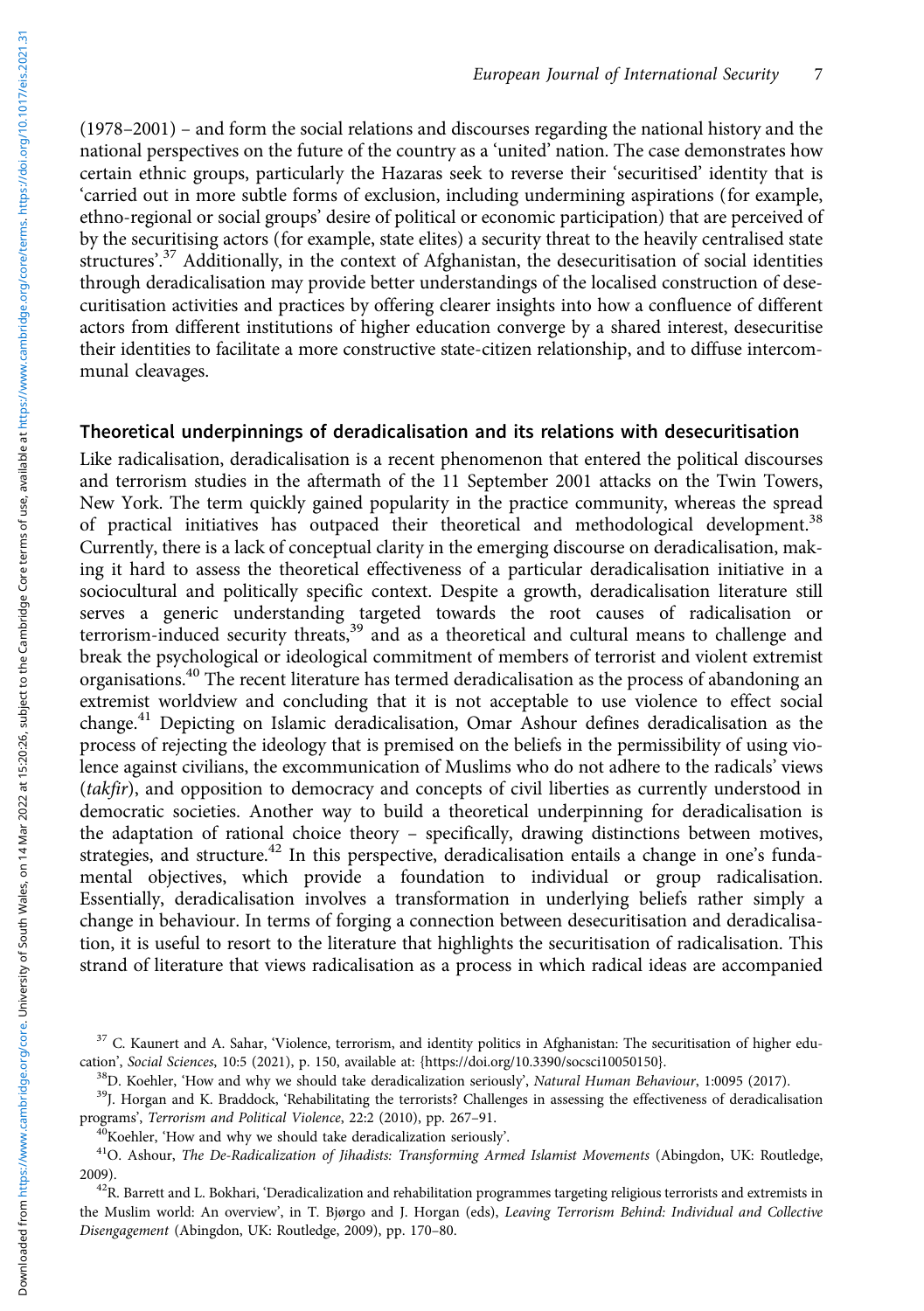by the development of willingness to directly support or engage in violent acts,<sup>43</sup> argues that radicalisation is increasingly securitised.<sup>44</sup> This expanding discourse on the nexus of radicalisation and security through advancing debates as to why and how radical actors' attempts to radicalise social processes in different contexts are carried out for extremist purposes, which might pose serious threats to a country's security in the future could be interpreted as a securitisation move.

Similar to the link between securitisation and radicalisation, there can be a direct link inferred between desecuritisation and deradicalisation. While there are some significant distinctions between desecuritisation, that is, diminishing of radicalisation as a security threat and deradicalisation as countering or reducing the radicalisation processes, there are certain features inherent to each of the concepts that bind them together as either sole or supplementary component of counterterrorism efforts. Since deradicalisation is a social construct, shaped by social engineering of certain activities or norms, practices and associations take securitisation moves beyond speech acts and, hence, can be embedded into desecuritisation. Barry Buzan, Ole Wæver, and Jaap de Wilde<sup>45</sup> recognise that there are cases where a logic of security is at play, even though there is no securitising discourse uttered in the public sphere to justify it – that can be extended to the actions pursued by the secret services of a state. Buzan, Wæver, and de Wilde further acknowledge that in cases where there is a persistent or recurrent security threat, a new 'drama' establishing securitisation is no longer necessary as securitisation has become institutionalised over time.<sup>46</sup> Hence, in such instances of institutionalised securitisation cannot be uncovered if the analysis focuses solely on security discourses.<sup>47</sup> Didier Bigo argues that a specific meaning, for example, 'security threat' can be attributed to an object not only by a speech act, but also by other types of acts; whereas '[i]t is possible to securitise certain problems without speech or discourse and the military and the police have known that for a long time. The practical work, discipline and expertise are as important as all forms of discourse.<sup>748</sup>

### Deradicalisation and higher/education

Scientific literature on deradicalisation and higher/education remains significantly underresearched.<sup>49</sup> While there has been some limited work on deradicalisation and higher education in Western countries, notably in relation to the UK, the concept remains absent from scholarly debates on non-Western contexts, specifically on Afghanistan. A research in Indonesia that

<sup>43</sup>A. Dalgaard-Nielsen, 'Violent radicalization in Europe: What we know and what we do not know', Studies in Conflict & Terrorism, 33:9 (2010), pp. 797-814 (p. 798), available at: {https://doi:10.1080/1057610X.2010.50142

<sup>44</sup> A. Tahir, 'Implementing 'Prevent' in countering violent extremism in the UK: A left-realist critique', Critical Social Policy, 39:3 (2018), pp. 396–412, available at: {<https://journals.sagepub.com/doi/full/10.1177/0261018318819001>}; P. Thomas, '"Prevent" and community cohesion in Britain: The worst of all possible worlds?', in C. Baker-Beall, C. Heath-Kelly, and L. Jarvis (eds), Counter Radicalisation: Critical Perspectives (Abingdon, UK: Routledge Critical Terrorism Studies, 2014), pp. 35–63; C. Heath-Kelly, 'The geography of pre-criminal space: Epidemiological of radicalisation risk in the UK Prevent Strategy, 2007–2017', Critical Studies on Terrorism, 10:2 (2017), pp. 297–319; T. Martin, 'Governing an unknowable future: The politics of Britain's "Prevent" policy', Critical Studies on Terrorism, 7:1 (2014), pp. 62–78; S. Lakhani, 'Preventing violent extremism: Perceptions of policy from grassroots and communities', The Howard Journal of Crime and Justice, 51:2 (2011), pp. 190–206.<br><sup>45</sup>Buzan, Wæver, and de Wilde, *Security*, p. 28.<br><sup>46</sup>Ibid., pp. 27–8.<br><sup>47</sup>Léonard and Kaunert, *Refugees, Security and the European Union*.<br><sup>48</sup>D. Bigo, 'When two become one: Internal a

(eds), International Relations Theory and the Politics of European Integration: Power, Security and Community (London, UK: Routledge, 2000), pp. 171–204 (p. 194).<br><sup>49</sup>L. Revell and H. Bryan, *Fundamental British Values in Education: Radicalisation, National Identity and Britishness* 

(London, UK: Emerald Publishing Limited, 2018).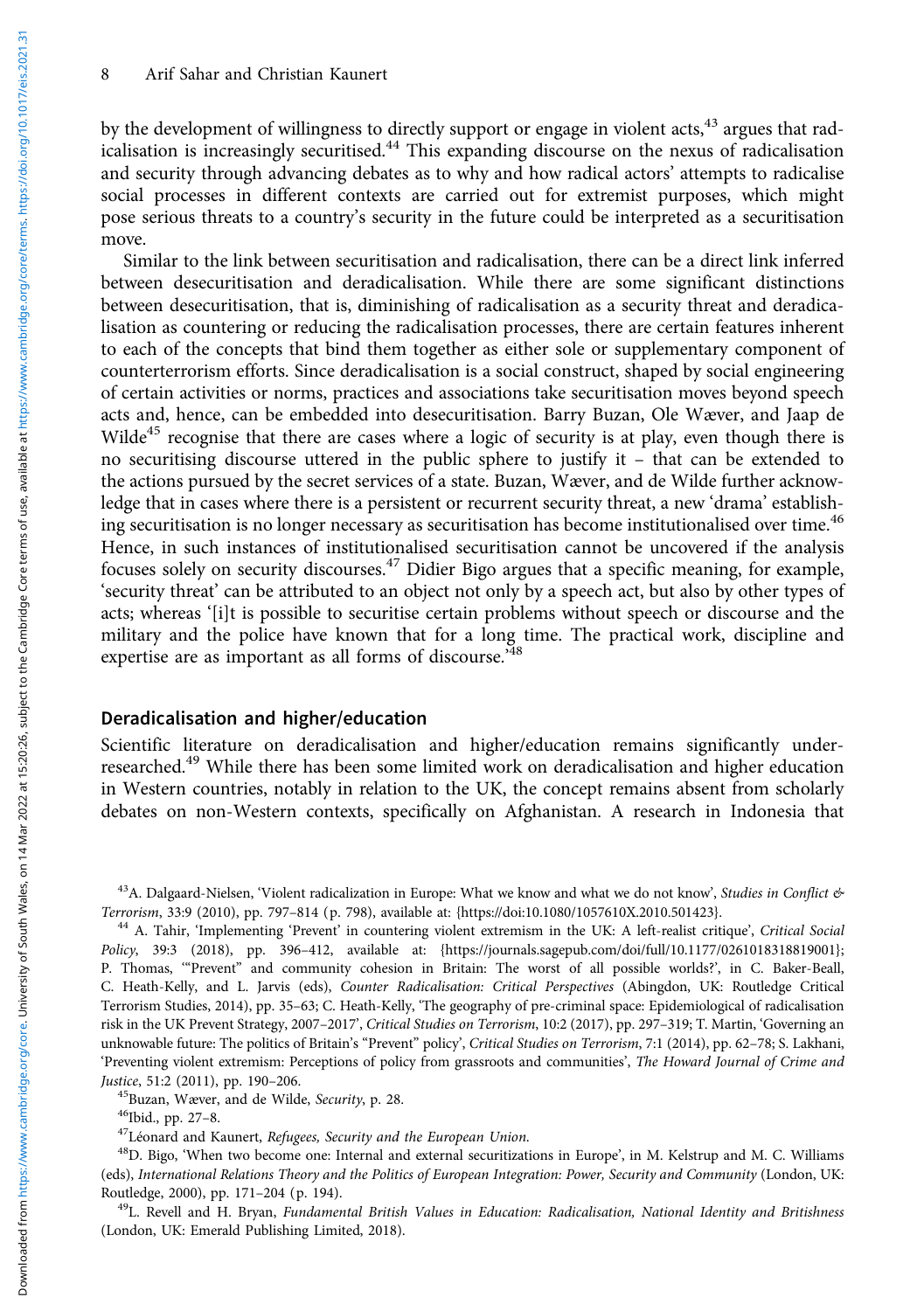examined the role of higher education in deradicalisation regarding Islamist extremism suggests that higher education can provide a platform to neutralise radical notions through interdisciplinary approaches, such as religion, psychology, law, and socioculture for those who are influenced or exposed to radical and pro-violent ideas.<sup>50</sup> The research further suggests that campuses opened new horizons to students to develop views that were more plural and inclusive of diversity and education as a learning centre for students who were developing and seeking identity was a strategic place to instil moderate Islamic ideology.<sup>51</sup> Research also suggests that to enhance the effectiveness of the efforts aimed at mitigating against radicalisation, it is important to diversify deradicalisation approaches such as religious, economic, and social that currently tend to be militaristic and prioritise legal processes.<sup>52</sup> John Horgan<sup>53</sup> in the case of Boko Haram's increasing social support in Nigeria states that despite a national and regional military mobilisation against the group, it is still developing and expanding because the deradicalisation efforts lacked substance that facilitated life independence, including critical outlook and economic access and efforts to distance someone from violence and radical group identity. As highlighted in the introduction, higher education makes significant contributions to these areas.<sup>54</sup>

Broadly, there are inherently 'two faces' to education,<sup>55</sup> proffering the capability to advance societal norms that can be both (mutual constitutive) practice of radicalisation or deradicalisation, depending on what norms and practices are selected and taught.<sup>56</sup> In contexts where ideopolitical and ethno-regional cleavages define individual-group or state-citizen relationships, education can undermine the underlying causes of conflict by providing opportunities for economic and political participation,<sup>57</sup> community cohesion,<sup>58</sup> or act as 'perpetrator' and exacerbate violence.<sup>59</sup> Essentially, the outcomes are determined by the type of education provided and therein practices and norms selected for promulgation, and by the actors who practice and the purpose for which these actors seek to institutionalise these norms and practices.<sup>60</sup>

Norms, for the purpose of this study, are defined as 'a standard of appropriate behaviour for actors with a given identity'.<sup>61</sup> Norms influence the social construction of community cohesion

<sup>50</sup>A. Aryati, 'Promoting deradicalization in higher education through reconstruction of Islamic learning', Advances in Social Science, Education and Humanities Research, 295 (2018), pp. 291–4.<br><sup>51</sup>Ibid.

52S. Rohmat, 'Deradikalisasi Agama Melalui Pendidikan MultikulturalInklusive (Studi Pada Pesantren Imam Syuhodo

Sukoharjo)', *Profetika, Jurnal studi islam*, 15:2 (2014), pp. 248–9.<br><sup>53</sup>J. Hogan, 'Individual disengagement: A psychological analysis', in T. Bjorgo and J. Horgan (eds), *Leaving Terrorism*<br>Behind: Individual and Collect

<sup>54</sup>Muggah and Zyck, 'Stabilizing fragile states'; Caplan, International Governance of War-Torn Territories; Daxner and Schrade, 'Higher Education in Afghanistan'; Paris and Sisk, 'Introduction: Understanding the contradictions of post-war statebuilding'.<br><sup>55</sup>K. D. Bush and D. Saltarelli, 'The Two Faces of Education in Ethnic Conflict: Towards a Peace-Building Education for

Children. Florence', Innocenti Research Centre, Italy (2000), available at: {[https://www.unicef-irc.org/publications/pdf/](https://www.unicef-irc.org/publications/pdf/insight4.pdf)

<sup>56</sup>A. Sahar and C. Kaunert, 'Higher education as a catalyst of peacebuilding in violence and conflict-affected contexts: The

case of Afghanistan', *Peacebuilding* (2020), pp. 1–22, available at: [{https://doi:10.1080/21647259.2020.1731123](https://doi:10.1080/21647259.2020.1731123)}.<br><sup>57</sup>B. F. Walter, 'Does conflict beget conflict? Explaining recurring civil war', *Journal of Peace* Resear

<sup>58</sup>B. Barakat and H. Urdal, 'Breaking the Waves? Does Education Mediate the Relationship Between Youth Bulges and Political Violence?', Policy Research Working Paper, No. 5114 (Washington, DC: The World Bank, 2009); C. L. Thyne, 'ABC's, 123's, and the golden rule: The pacifying effect of education on civil war, 1980–1999', International Studies Quarterly, 50 (2009), pp. 733–54, available at: {[https://doi.org/10.1111/j.1468-2478.2006.00423.x}](https://doi.org/10.1111/j.1468-2478.2006.00423.x).<br><sup>59</sup>T. Pherali, 'School leadership during violent conflict: Rethinking education for peace in Nepal and beyond', Comparati

Education, 52:4 (2016), pp. 473–91, available at: [{https://doi.org/10.1080/03050068.2016.1219538](https://doi.org/10.1080/03050068.2016.1219538)}.<br><sup>60</sup>Sahar and Kaunert, 'Higher education as a catalyst of peacebuilding in violence and conflict-affected contexts'.<br><sup>61</sup>M.

(1998), pp. 887–917, available at: {[https://www.jstor.org/stable/pdf/2601361.pdf?refreqid=excelsior%3A72d888613a321be](https://www.jstor.org/stable/pdf/2601361.pdf?refreqid=excelsior%3A72d888613a321be00c51fae619bec0a0) [00c51fae619bec0a0](https://www.jstor.org/stable/pdf/2601361.pdf?refreqid=excelsior%3A72d888613a321be00c51fae619bec0a0)} accessed 5 May 2020.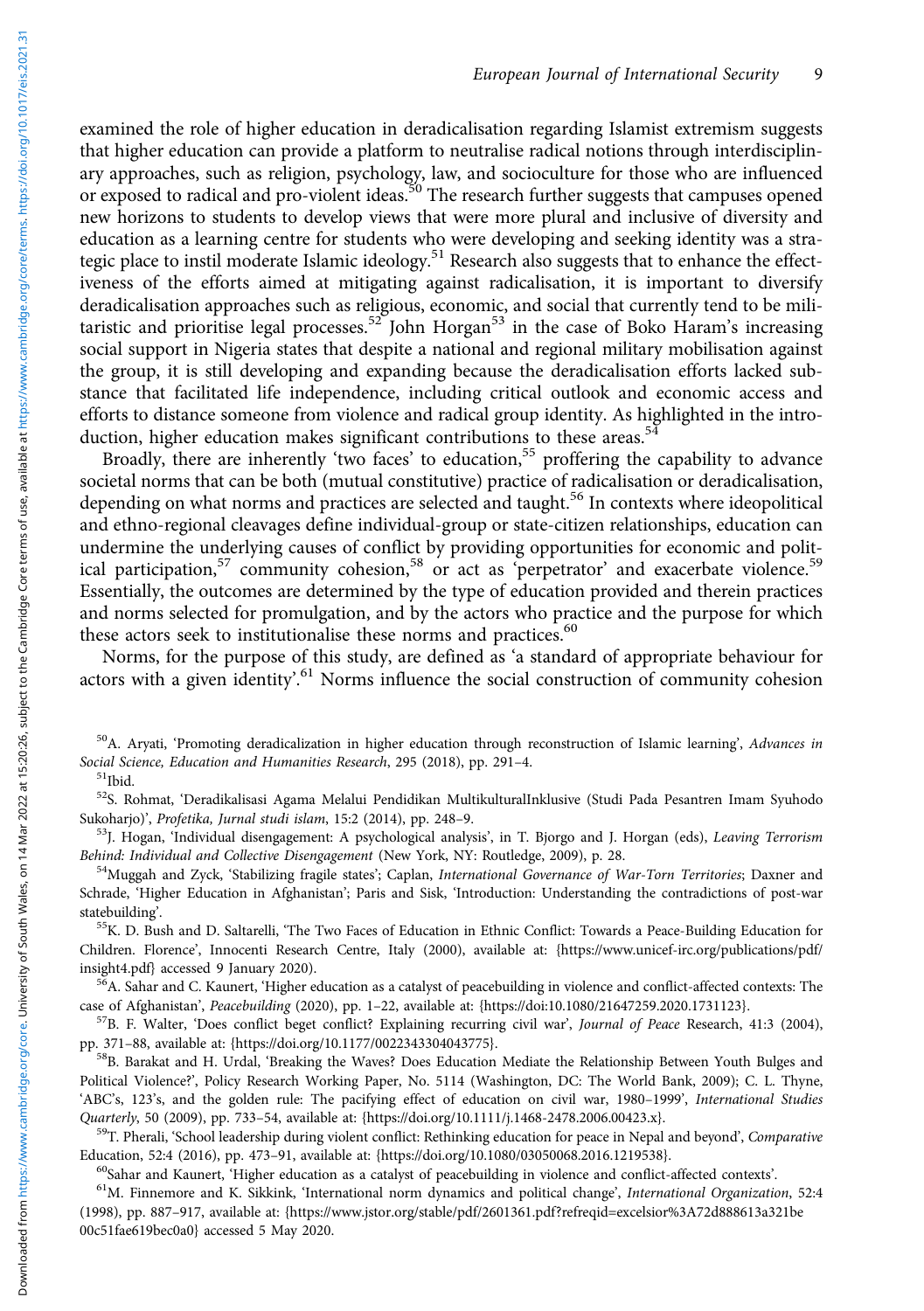and human interactions significantly, and of which there are different types selected and disseminated by different actors under specific conditions, for specific purposes. The most common distinction is between constitutive norms, which create actors, interests, or action, and regulative norms, which order and constrain behaviour.<sup>62</sup> Therefore, actors are socialised to accept new norms, values, and perceptions of interest,<sup>63</sup> and in socialisation processes, norms influence choices through a reasoning process, implying a strong focus on the argumentative structure, as well as on the possible reasons for action.<sup>64</sup> Due to these inherent qualities of norms, different types of actors such as transnational advocacy networks and international/ intergovernmental organisations (I/NGOs) influence these norms, contributing to major changes in practices and thus social actor behaviour.<sup>65</sup>

The emergence, evolution, and socialisation of norms and practices involve numerous, at times, competing actors bound in symbiotic relationships that are often marked by simultaneous contestations and negotiations. Hence, the deradicalisation of norms and practices might involve or require dynamic processes that are interactive and engaging in which education could play significant role by promoting institutions, rules, and shared practices that help groups or communities engage in more critical debates without necessarily resorting to violence. The creation and internalisation of norms and practices may happen in different ways, depending on and shaped by the distinctive local political economy dynamics of distinctive contexts. In this complex relationship, social institutions pioneer in generating ideals that can influence audience behaviour and interests.<sup>66</sup> In this reiterative relationship and particularly in turbulent environment, education becomes a co-constitutive and inseparable component of the contestation and negotiation process.<sup>67</sup> The social world is fluid, characterised by competing identities and interrelatedness, as well as comprising different actors bound in and through asymmetrical power relationships, interacting in non-linear manner.<sup>68</sup> Education plays a crucial part in the social engineering of values-based ideals (for example, democracy, human rights), and social cohesion that are best materialised through norms and practices and are learned and practised along a continuum; ultimately institutionalised through educational activities. Additionally, education is an effective means of mitigating societal grievances, by redressing horizontal inequalities – defined as inequalities between culturally perceived groups, and conceived to be important drivers of conflict,<sup>69</sup> reducing the likelihood of individuals' engagement in armed conflicts.<sup>70</sup> With these theoretical underpinnings in purview, the next section investigates desecuritisation discourses and practices carried out in interdependent and complex moves, as well as the instruments of desecuritisation of identity politics through the deradicalisation of norms and values in the 'securitised' environment of Afghanistan.

 $62$ C. Kaunert, European Internal Security: Towards Supranational Governance in the Area of Freedom, Security and Justice (Manchester, UK and New York, NY: Manchester University Press, 2010).

<sup>63</sup>M. Finnemore, *National Interest In International Society* (Ithaca, NY: Cornell University Press, 1996).<br><sup>64</sup>F. Kratochwil, *Rules, Norms and Decisions: On The Conditions Of Practical And Legal Reasoning In Internatio* 

<sup>65</sup>Kaunert, *European Internal Security*.<br><sup>66</sup>C. Kaunert and S. Léonard, 'The collective securitisation of terrorism in the European Union', *West European Politics*, 42:2 (2019), pp. 261–77, available at: [{https://doi.org/10.1080/01402382.2018.1510194}](https://doi.org/10.1080/01402382.2018.1510194); S. Léonard and C. Kaunert, 'Reconceptualizing the audience in securitization theory', in Thierry Balzacq (ed.), Securitization Theory: How Security Problems Emerge and Dissolve (London, UK: Routledge, 2011).<br><sup>67</sup>Bush and Saltarelli, 'The Two Faces of Education in Ethnic Conflict'.<br><sup>68</sup>Kaunert and Léonard, 'The collective securitisation of terrorism in the European Uni

{[https://www.researchgate.net/publication/276845337\\_Horizontal\\_Inequalities\\_and\\_Post-Conflict\\_Development](https://www.researchgate.net/publication/276845337_Horizontal_Inequalities_and_Post-Conflict_Development)} accessed

<sup>70</sup>Barakat and Urdal, 'Breaking the Waves?; Thyne, 'ABC's, 123's, and the golden rule'.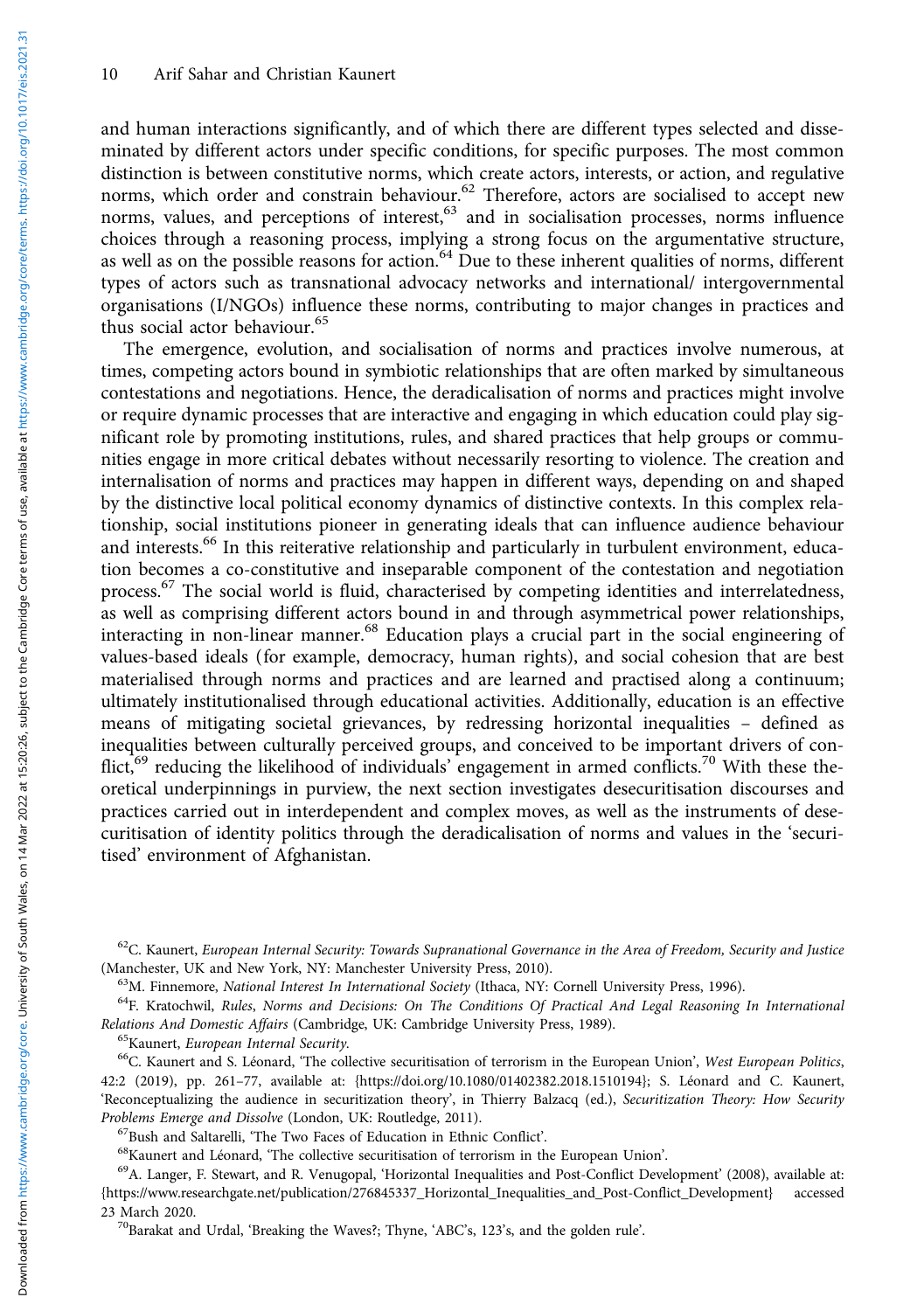# Higher education: Desecuritisation of identity politics through deradicalisation in Afghanistan

Higher education in the 2001–20 context of Afghanistan was viewed to be located at a critical juncture, in terms of closing trust gaps and violence between different ethnic groups through peacebuilding.<sup>71</sup> The higher education sector may continue to play a more constructive part in helping the country to transition to a more stable nation, depending on the norms and values it will advocate in the future. Ethnic politics and radicalisation grew consistently in the post-2001 era, owing to the abundance and soaring local infrastructures of the phenomena including ethnic grievances and the state's failure to deliver on its social, economic, and political responsibilities.<sup>72</sup> Afghanistan represents a context how a confluence of these malleable factors merges in particular historical/ cultural moments to shape the conditions for the promotion of violence (and, by inference, peace) to function as a norm.<sup>73</sup> Hence, Afghanistan offers a unique context for developing a culturally grounded understanding and contextually embedded insights into how ethnic politics in the form of the desecuritisation of particular values and practices is played out by the desecuritising actor – mainly the universities. It also helps develop a conceptual model of the nexus between ethnic politics, security, violence, and higher education by examining the practices, instruments, and discourses that can either be encouraged or discouraged through institutions/ provisions of higher education, appertaining to the desecuritisation of ethnic politics through deradicalisation of certain norms and discourses.

In the period 2001–21, radicalisation found a particularly conducive breeding grounds in Afghanistan, due to the presence of local infrastructures of extremism such as dwindling state authority and rootedness of customary laws and strict interpretation of Sharia laws into daily practices. This enabling environment in Afghanistan was further exasperated by the generic causes of radicalisation including 'religious and ideological underpinnings', <sup>74</sup> 'political justifications', <sup>75</sup> and 'socio-economic frustration'. <sup>76</sup> Developing a more nuanced understanding of the intersectionality between norms, practices, and processes of higher education in the conflict-affected and complex situation of Afghanistan is important for understanding and developing tools that are necessary for an effective deradicalisation process. The intersectionality has the capability to mould the broader discourses surrounding national identity and national perspectives on the past, as well as on the shared future. Higher education, as will be analysed in the following empirical subsections, through advancing selective practices and norms in the forms of discourses (discussed earlier), and teaching or learning exercises, functions as powerful vehicle to influence the psychosocial constructs and the intimate feelings of its subjects. Constructivist literature<sup>77</sup> has suggested that norms and values shape national interests,<sup>78</sup> and these norms change over time in response to the changing conditions in which the actors operate. Due to the complexity and reciprocity of interactions between the actors involved in the

<sup>71</sup>Sahar and Kaunert, 'Higher education as a catalyst of peacebuilding in violence and conflict-affected contexts'.<br><sup>72</sup>A. Sahar and A. Sahar, 'Press and ethnic polarization in post-2001 Afghanistan: The 2014 presidentia

ence', *Central Asian Survey*, 35:1 (2015), pp. 105–20.<br><sup>73</sup> Maley, 'Afghanistan in 2010'; Barfield, *Afghanistan.*<br><sup>74</sup>A. Glazzard, S. Jesperson, and E. Winterbotham, *Conflict and Countering Violent Extremism: Literature* 

UK: RUSI, 2015); B. Lewis, What Went Wrong?: Western Impact and Middle Eastern Response (London, UK: Oxford

University Press, 2020).<br><sup>75</sup>B. F. Walter, 'Extremist Ideology as a Tool of War' (2017), available at: {https://www.princeton.edu/politics/about/file-<br>repository/public/Extremist-Ideology-as-a-Tool-of-War-Walter-Princeton.

<sup>76</sup>M. Sageman, Understanding Terrorist Networks (Philadelphia, PA: University of Pennsylvania Press, 2004); R. Ardila, 'The psychology of the terrorist: Behavioral perspective', in C. Stout (ed.), The Psychology of Terrorism: A Public Understanding (Psychological Dimension to War and Peace), Vol. 3 (Westport, CT: Praeger, 2002), pp. 9–17.<br><sup>77</sup>Finnemore and Sikkink, 'International norm dynamics and political change'; Finnemore, National Interest In

International Society.<br><sup>78</sup>P. J. Katzenstein, *The Culture Of National Security: Norms And Identity In World Politics* (New York, NY: Columbia

University Press, 1996).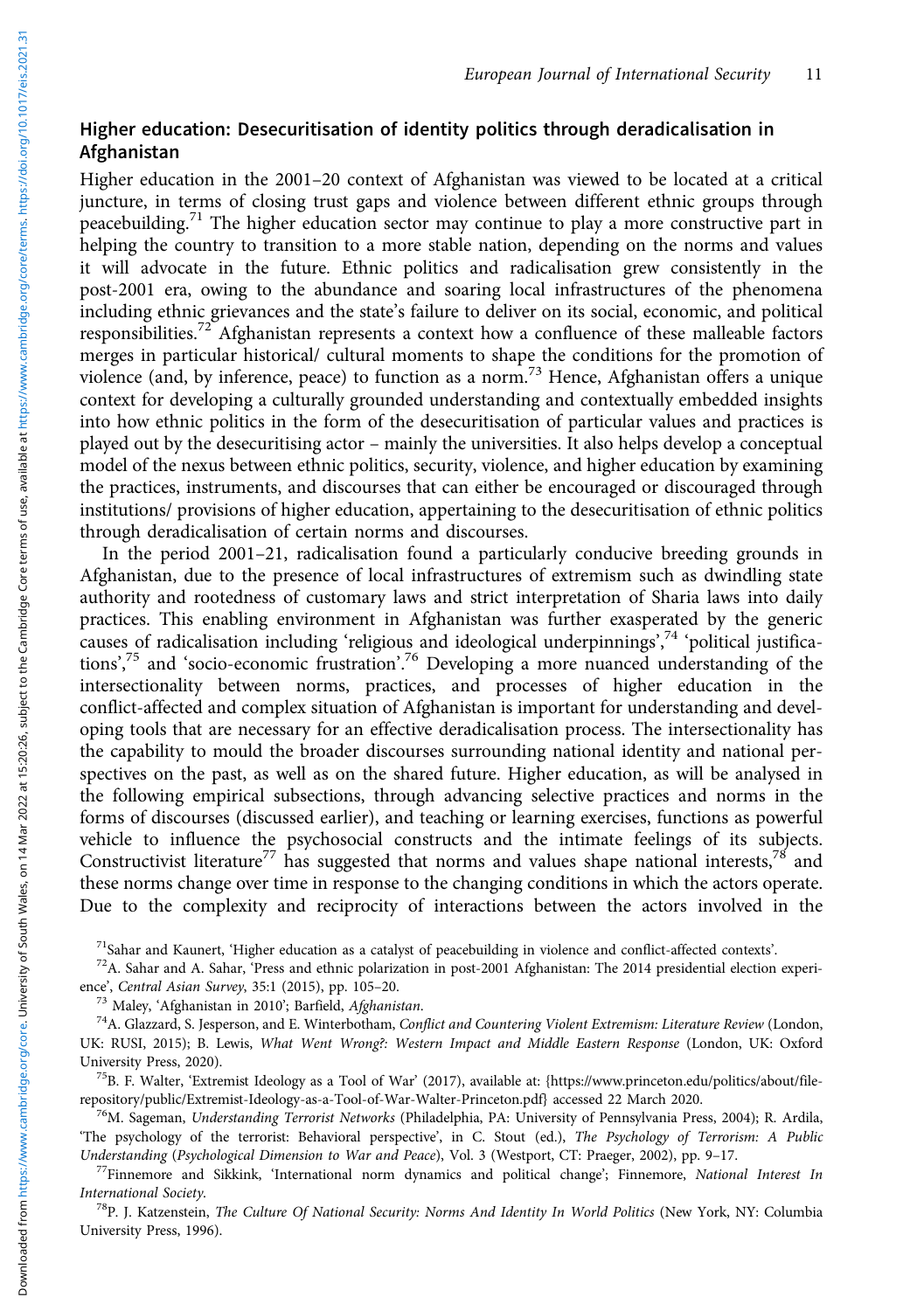construction processes of these norms and practices, the audience too, plays a critical part in shaping these norms and practices through a range of discourses and institutions the audience generates or occupies in their pursuit of certain interests.

With this in purview, the remainder of this section assesses the opportunities, and the instruments and practices therein, which could or can be captured through higher education for the desecuritisation of identity politics through the deradicalisation practices within the higher education sector in Afghanistan. In discussions and narratives, there are several instruments and practices as well as the processes that proffer a space for the desecuritisation of ethnic politics through deradicalisation of certain values and norms that provide the constructional foundation of individual or group identity. Despite some significant overlaps, these can be categorised within two main domains: (1) structural; and (2) values-based instruments and practices. These themes are discussed in a thematic ordering in the following subsections.

#### Structural: Peace education/ pedagogy/ curriculum

An important 'preventive' measure of desecuritisation and deradicalisation described by participants was the inherent 'peacebuilding' character of education. The complex systems of the Afghan society, the context, and circumstances make the role peace education might play in mitigating the underpinning and underlying causes of violence, of crucial relevance. An education embedding this character is labelled peace education, and despite manifesting in different forms, places significant emphases on non-violent 'conflict resolution' and 'conflict transformation'.<sup>79</sup> Peace education focuses mainly on social psychology and the intergroup 'contact hypothesis',<sup>80</sup> and in many instances has demonstrated its capability to socialise the violence prone subjects into more peaceful political perspectives. Gavriel Salomon, in carrying out a series of quasi-experimental studies with Palestinian and Israeli-Jewish youngsters, revealed that amid a protracted violence, participation in peace education yields positive perceptual, attitudinal, and relational changes. According to Salomon, these changes manifested in greater inclination for interaction/communication, better capability to appreciate the opponents' perspective, and ultimately, a more positive view of 'peace'.<sup>81</sup> Another study found that peace education effectively serves in a preventive capacity, by preventing the worsening of individual or group perceptions of and attribution to the other side.<sup>82</sup> In Afghanistan, higher education, due to its capability to advance the foundations of peace including, statebuilding, and peacebuilding would function a critical part in dismantling the structural barriers to developing meaningful intergroup and intragroup discourses on social identities, the political perspectives, and aspirations inspired by each of the ethnic groups. The deliberate undermining of the development of such a platform by the state and elites in the pre-takeover period enabled an environment for a successful securitisation of ethnic aspirations, and by default, radicalisation of social identities. These securitisation processes were mainly conducted through speaking about ethnic identity or group aspirations in a security-influenced language or discriminating against certain ethnic groups in order to restrict their aspirations, and thus, safeguarding the hegemonic monopoly of the state power and resources. Higher education, hence, would enable the debilitation of the hegemonic structures without necessarily jeopardising the viability of the state and nation as a sovereign entity. Higher education, would serve this purpose, as was argued by a former senior official at

 $^{79}$ G. Salomon and B. Nevo, *Peace Education: The Concept, Principles and Practices Around the World* (London, UK: Blackwell, 2020).

<sup>&</sup>lt;sup>80</sup>A. Smith, 'The Influence of Education on Conflict and Peace Building', background paper prepared for the Education for All Global Monitoring Report 2011, 'The Hidden Crisis: Armed Conflict and Education' (2010), pp. 1–30.  ${}^{81}G$ . Salomon, *Does Peace Education Make a Difference in the Context of an Intractable Conflict?* (University of

Center for Research on Peace Education, 2003).<br><sup>82</sup>Ibid.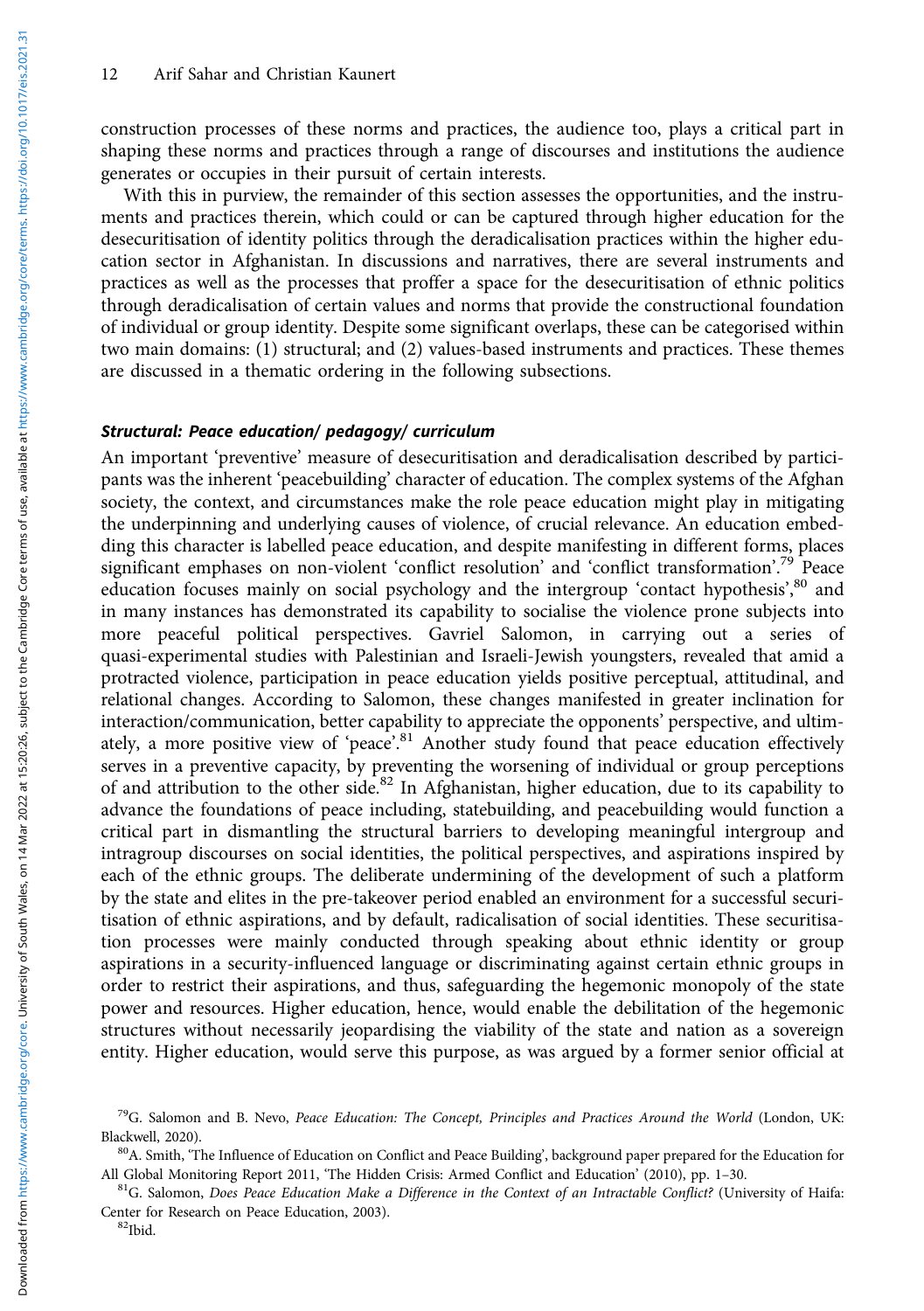the Afghan Ministry of Higher Education (MOHE), by engaging with deeper issues of identity and turbulent power relations informed by historical inequalities. The official argued:

Higher education was the breeding ground for peaceful discussions about the issues of national identity and how ethnic grievances could be resolved peacefully. But, to realise this vision, certain structural and institutional prerequisites like unsettling the discriminatory structures were required. Higher education just provides the tenets of this transformation.<sup>83</sup>

Similar perspective was advocated by a female lecturer at Kabul University:

Higher education promoted and institutionalised structural changes and mediated social injustices that have been at the core of violence in the country.<sup>84</sup>

In the post-2001 context of Afghanistan, political parties were divided along ethnic and religious lines, clientelistic policies are intertwined with ethnic fragmentation and feed into it, and ethnic disaffection towards the government is a relevant political and security issue.<sup>85</sup> This condition led to the politicisation, securitisation, and radicalisation of ethnic markers, with a spillover effect for intergroup interactions among groups that were and are bound in reiterative and mutually reinforcing complex 'ethnic security dilemma' caused by the 'Other'.<sup>86</sup> In this complicated context, a senior advisor to the Afghan MOHE highlighted the multifactorial roles higher education could play in diminishing security concerns and rather provided instruments and platforms for the desecuritisation and deradicalisation of ethnic identities, by engaging simultaneously at grassroots, community, and policy levels to achieve sustainable peace. In societies that endure violence, it has been suggested that 'the most effective forms of peace education are multilevel and go beyond interpersonal and intergroup encounter, but also address underlying causes and structural inequalities that can fuel conflict within societies'. <sup>87</sup> The same former advisor lamented:

The societal structures and institutions that make an issue a security issue and then legitimise it through provision of theoretical and discursive underpinnings must be reconfigured and transformed in a way they enabled discourses and practices of confidence and trust. For example, establishment of effective legal and social institutions that promoted inclusion instead of exclusion and encouraged the state to view all its subjects as treasures instead of threats, could be facilitated by a quality higher education.<sup>88</sup>

At a more subtle level, higher education proffers a unique capability to desecuritise identity politics and diminish the securitising actors<sup>'</sup> ability to successfully securitise the phenomenon, as well as undermine the venues of political violence, by mitigating the roots of structural violence.<sup>89</sup> Throughout Afghanistan's history, the state and the elite circles that have monopolised the power have inflicted upon certain social and ethnic groups sustained structural violence in systematic ways, by hindering these groups from equal access to opportunities. This policy has

<sup>&</sup>lt;sup>83</sup>Interview with former senior advisor to the Afghan MOHE, Kabul, 9 August 2018.

<sup>84</sup>Interview with a female lecturer at Kabul University, Kabul, 12 August 2018.

<sup>&</sup>lt;sup>85</sup>E. Guinchi, 'State-Building and Sub-National Tensions in Afghanistan and Pakistan', Analysis No. 171 (May 2013), p. 2, available at: [{https://www.ispionline.it/it/documents/analysis\\_171\\_2013.pdf.pdf](https://www.ispionline.it/it/documents/analysis_171_2013.pdf.pdf)} accessed 22 April 2020.<br><sup>86</sup>C. Kaufmann, 'Possible and impossible solutions to ethnic civil war', in A. Art and R. Jervis (eds), *Internation* 

Enduring Concepts and Contemporary Issues (New York, NY: Addison-Wesley Educational Publishers, 2000), p. 441.<br><sup>87</sup>Smith, 'The Influence of Education on Conflict and Peace Building', p. 19.<br><sup>88</sup>Interview with former senior

<sup>&</sup>lt;sup>89</sup>J. Galtung, 'Violence, peace, and peace research', Journal of Peace Research, 6:3 (1969), pp. 167-91, available at: [{https://](https://doi.org/10.1177%2F002234336900600301) [doi.org/10.1177/002234336900600301}](https://doi.org/10.1177%2F002234336900600301).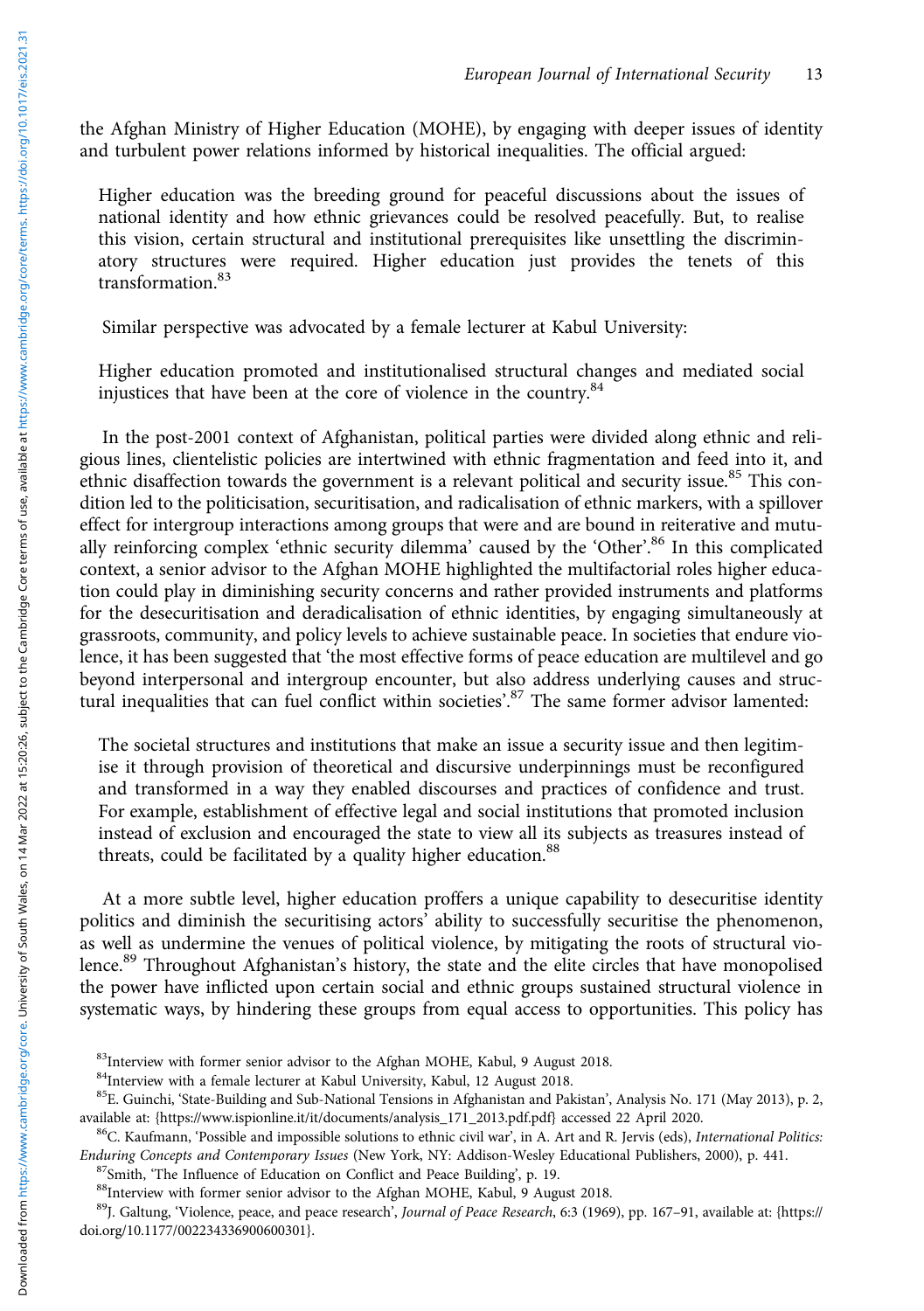diminished these groups' ability to acquire the capacity to effectively challenge their suppressors. Essentially, reducing ethnic groups' capability to resist, negotiate, and contest their rivals to an extent that threatens the state's survival, encourages a growing securitisation of ethnic identities. Throughout history, issues appertaining to ethnic identity and its political connotations have been intentionally used by state and corporate institutions and actors for partisan interests. In post-2001 context, where institutions might be viewed relatively tolerant and inclusive,<sup>90</sup> practices of politicisation and, by inference, securitisation of ethnic aspirations and identities have not grown out of fashion, $91$  and these practices were primarily mustered by the state actors in the  $2001-21$  era.<sup>92</sup> In order to bring this issue back into 'normal' politics, higher education in Afghanistan was viewed to offer some important instruments and practices, which can be utilised to desecuritise sensitive issues and deradicalise social processes that lead to the perpetuation of violence. These instruments and practices embedded within the higher education provisions appear from the data to facilitate the conditions in which the issues that previously have been viewed as 'problematic',<sup>93</sup> can be presented, discussed, and handled in a way that it loses its security-related and security-laden character. The most common instruments and tools described in interviews included, pedagogy, curriculum, educational activities, and teacher-training programmes. An official at Shaheed Rabbani University, which had recently started a Master's course in Educational Leadership, reported that this course provided an opportunity to generate a human force that strived for a more inclusive society and denounced radical ideologies and discourses that lead to social cleavages. He stated:

This course breeds a new collective of people, who would be informed by values like human rights, women's rights, and cultural diversity. These values then could be practiced through instructions and a dissemination of these values will then follow. So, in this way this programme helped enhancing social cohesion.<sup>94</sup>

Another participant who co-ran a peacebuilding programme at a private university in Kabul stated that higher education provisions, thus practices, were placed in an exceptional juncture to either transform social structures as such they enabled citizens to view and interact with greater confidence or exacerbated societal tensions, by spreading grievance enabled propaganda. According to her, this type of programme, by nature and content was expected to develop greater societal security, by challenging the structures and policies that caused societal insecurity.<sup>95</sup> Practices and instruments of securitisation have increasingly gained in salience, demonstrating the capability to shift the focus of securitisation theory towards the techniques of government.<sup>96</sup> Thierry Balzacq, Sarah Léonard, and Jan Ruzicka<sup>97</sup> state that security is not necessarily a rhetorical performance, but can also be designed through different technical or physical modalities. Similarly, Didier Bigo and Elspeth Guild<sup>98</sup> argue that securitisation, and this case, desecuritisation circulates and produces effects through the daily routines of the insecurity professionals. Tugba Basaran,<sup>99</sup> reflecting on the

90S. G. Simonsen, 'Ethnicising Afghanistan? Inclusion and exclusion in post-Bonn institution building', Third Word Quarterly, 25:4 (2004), pp. 707–29.<br><sup>91</sup>Interview (via telephone) with a lecturer at Kabul University, Sheffield/Kabul, 28 September 2018; interview with former

senior advisor to the Afghan MOHE, Kabul, 9 August 2018.<br><sup>92</sup>Interview (via telephone) with a VC at a private university, Sheffield/Kabul, 19 September 2018.

<sup>93</sup>Interview with Deputy MOE, Kabul, 23 August 2018.

94Interview with an official at Shaheed Rabbani University, Kabul, 10 September 2018.

<sup>95</sup>Interview with a programme manager at a private university, Kabul, 21 August 2018.

<sup>96</sup>O. Wæver, 'Aberystwyth, Paris, Copenhagen: New "Schools" in Security Theory and Origins Between Core and Periphery', paper presented at the 45th Annual Convention of the International Studies Association, Montreal, Canada, 17–20 March 2004.

<sup>97</sup>Balzacq, Léonard, and Ruzicka, 'Securitisation revised'.<br><sup>98</sup>D. Bigo and E. Guild, *La mise à l'écart des étrangers: La logique du visa Schengen* (Paris: L'Harmattan, 2003).<br><sup>99</sup>T. Basaran, *Security, Law and Borders:*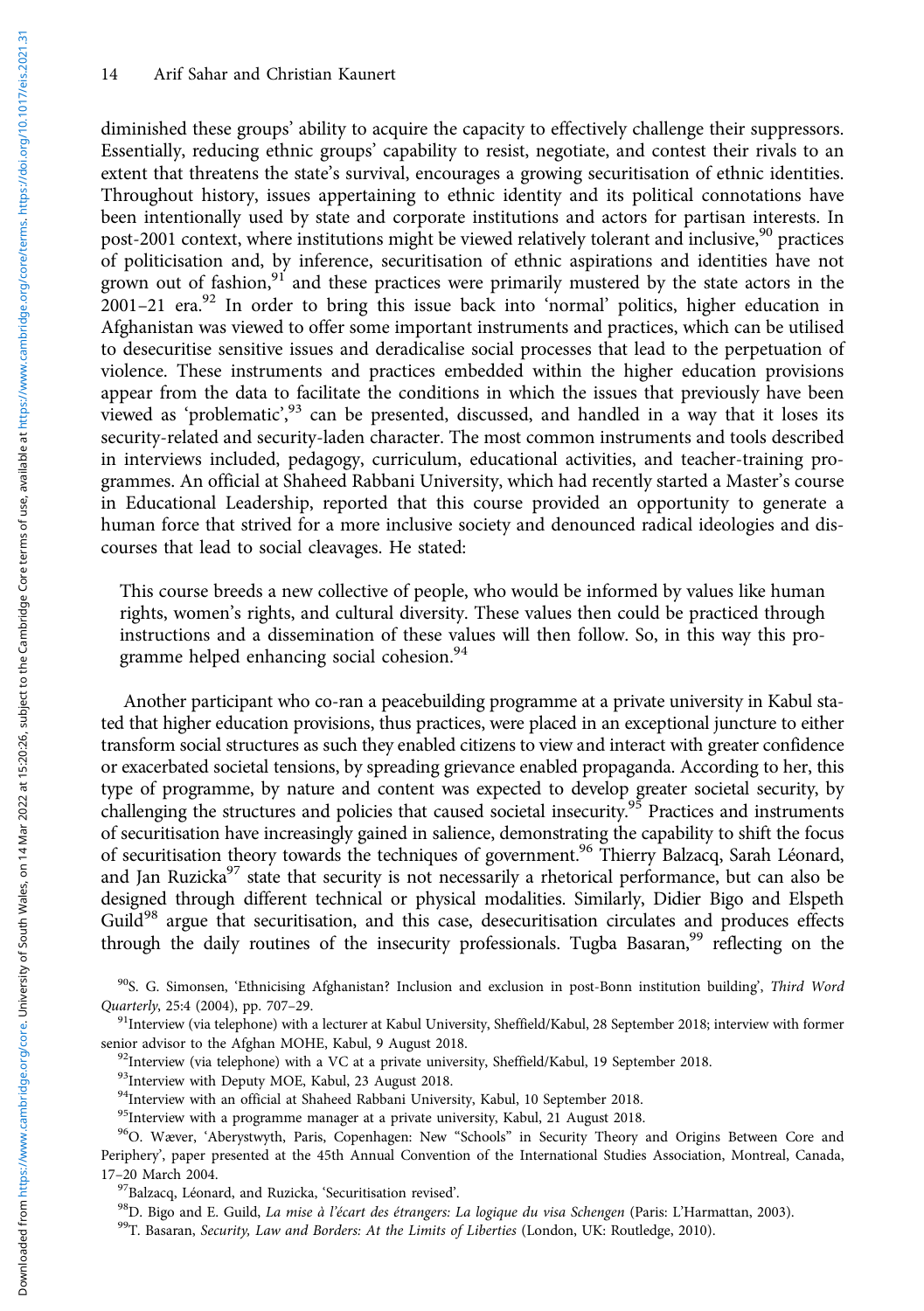restricting dimensions of law argues that law is another important tool in securitisation processes, and what might be considered as exceptional policies – such as the creation of waiting zones inside airports – are often established through the most banal and ordinary laws. She argues that exceptionalism cannot be treated as the yardstick for deciding whether securitisation has occurred or not. As such, instruments and practices embedded with higher education, in addition to speech act, might transcend security theory's initial emphasis on linguistic utterances,<sup>100</sup> and play a particularly important role in securitisation and desecuritisation of identity politics in Afghanistan, where the boundaries of politics and security are not fixed.

# Values-based practices: Counternarratives

The growing state failure (2001–21) to facilitate a more inclusive and critical engagement of diverse actors into national politics and governance, dogmatism, and extremism informed by a rejectionist ideology came to dominate the political discourse in Afghanistan.<sup>101</sup> The enterprise of critical thinking, founded upon reason and rationale, declined.<sup>102</sup> In this condition, the data suggest that a stronger counternarrative that extended beyond argument that extremist narratives capable of transforming local identities that fuelled the rise of violence extremism should have been advanced.<sup>103</sup> Rather, it was critical to understand how social and political changes influenced individuals and drove them to radical ideologies,<sup>104</sup> and in this process, higher education could provide an instrument to intercede and distort the processes of radicalisation.<sup>105</sup> In the age of dogmatism, it is suggested that higher education, the stewards of thought, is the best hope to stem this tide of dogmatism.<sup>106</sup> Higher education can affect reform in the society around them by inculcating the values of secular ecumenism in their citizens and by sending those citizens forth, one generation after another, to carry those values into society.<sup>107</sup> In most of discussions, though not entirely possible in a politicised and securitised environment of Afghanistan, universities were viewed to bear significant weight in developing a narrative that stood against extremism-induced discourses by standing for objectivity, rationality, impartiality, and in pursuit of truth. According to a professor at Kabul University:

Higher education served the most powerful means to turn citizens into active thinkers in the defence of reason, and in the search for knowledge.<sup>108</sup>

Another lecturer at a private university made a stronger case for higher education in countering radicalisation and social tensions, viewing it as a 'portal' to shape, inform, and socialise students into values and norms such as pluralism that is essential to counter security related phenomena. He explained:

Our mission is to provide a teaching that diminishes the ultra-sensitivity of particular ideals like religious understanding of our students and their interpretations of Sharia law. We encourage our teachers [particularly in the social science department] to introduce students

freelance academic, Kabul, 12 August 2018.

<sup>&</sup>lt;sup>100</sup> B. Buzan and L. Hansen, The Evolution of International Security Studies (Cambridge, UK: Cambridge University Press,

<sup>2009).&</sup>lt;br>
<sup>101</sup>Interview with former senior advisor to the Afghan MOHE, Kabul, 9 August 2018<br>
<sup>102</sup>Interview with a female lecturer at Kabul University, Kabul, 12 August 2018.<br>
<sup>103</sup>Interview (via telephone) with a VC at a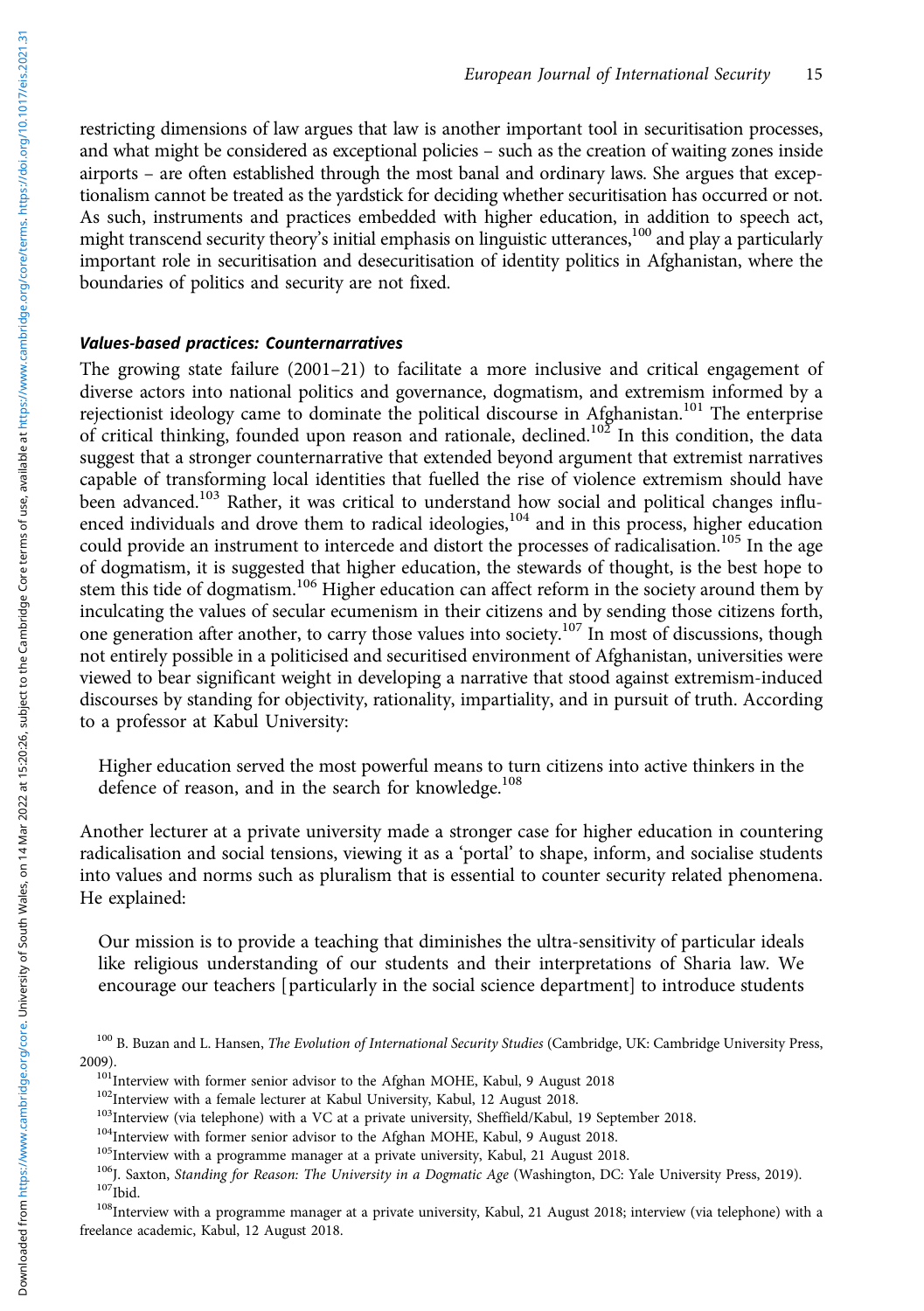to ideas that ran against extremist ideas which were infused into societal spaces by the radical groups and individuals.109

In line with this perspective, another lecturer at Kabul University presented a more structured attempt facilitated by higher education provisions and instruments to develop counternarratives. These counternarratives, according to this participant, helped reduce the rigidity occupying issue that were readily politicised such as religion, ethnicity, and the prospects on the nation's future. He reported:

We have supplemented our curriculum by additional materials. We want to expose our students and the wider society more critical debates. We try to teach them that not everything like religious propaganda they are fed from different sources is true and unchallengeable. We offer them an alternative discourse and narrative that respects diversity and tolerance.<sup>110</sup>

The above discussions suggest that a culturally grounded counternarrative can challenge extremist ideals and subject them to critical scrutiny, informed by an accurate and tolerant interpretation of religious/ ideological provisions. In this way, an effective counternarrative would help shape a collective national identity and culture, by mediating feelings of alienation and providing avenues for active participation of equal citizens in social, political, and cultural realms. The efforts aimed at curbing radicalisation indicate that while military and other hard measures will continue to be important, they will not be adequate to uproot extremist propaganda and the breeding ground on which these extremist narratives flourish. Additionally, state and security actors alone cannot defeat radicalisation, rather local communities and institutions have the most effective impact on desistence and disengagement, by offering alternative venues and narratives.

#### Conclusion

This article assessed the capability higher education offers for the desecuritisation of identity politics through deradicalisation. The article conceptualised the role of higher education in securitisation and desecuritisation processes, and situated it within the broader peacebuilding agenda carried out in post-2001 Afghanistan, prior to the Taliban takeover in August 2021. Thus, it used a case study methodology of Kabul University as its unit of assessment, whereby it analysed data generated through interviews and discussions with actors engaged with higher education, who praised the sector as an effective potential means of desecuritisation and deradicalisation. The analysis also demonstrated the sector's negative face, its potential to be manipulated by numerous actors for ideopolitical purposes. Yet, more importantly, the data/findings of this research emphasised that higher education could in the pre-takeover period function as a 'desecuritisation' and 'deradicalisation' mechanism by supplementing the statebuilding efforts, and, subtly, by providing a venue for critical teaching and learning processes. The article highlighted that higher education had the potential to contribute to the desecuritisation of ethnic politics and deradicalisation of ethnic grievances, and hence, could function as a catalyst for effective and sustainable postwar recovery. This has strong relevance for other cases where ethnic politics and radicalisation come together, which requires the desecuritisation and deradicalisation of ethnic grievances.

What are the implications of this? Following Max Horkheimer's (1972) definition that a critical theory is adequate only if it meets three criteria: (1) explanatory, (2) practical, and (3) normative, all at the same time.<sup>111</sup> This article has provided insights into all three aspects of his requirements. Firstly, it explained very clearly the potential for higher education to be used to

<sup>&</sup>lt;sup>109</sup>Interview (via telephone) with a VC at a private university, Sheffield/Kabul, 19 September 2018.<br><sup>110</sup>Interview with a senior academic at Kabul University, Kabul, 12 August 2018.<br><sup>111</sup>M. Horkeimer, *Critical Theory* (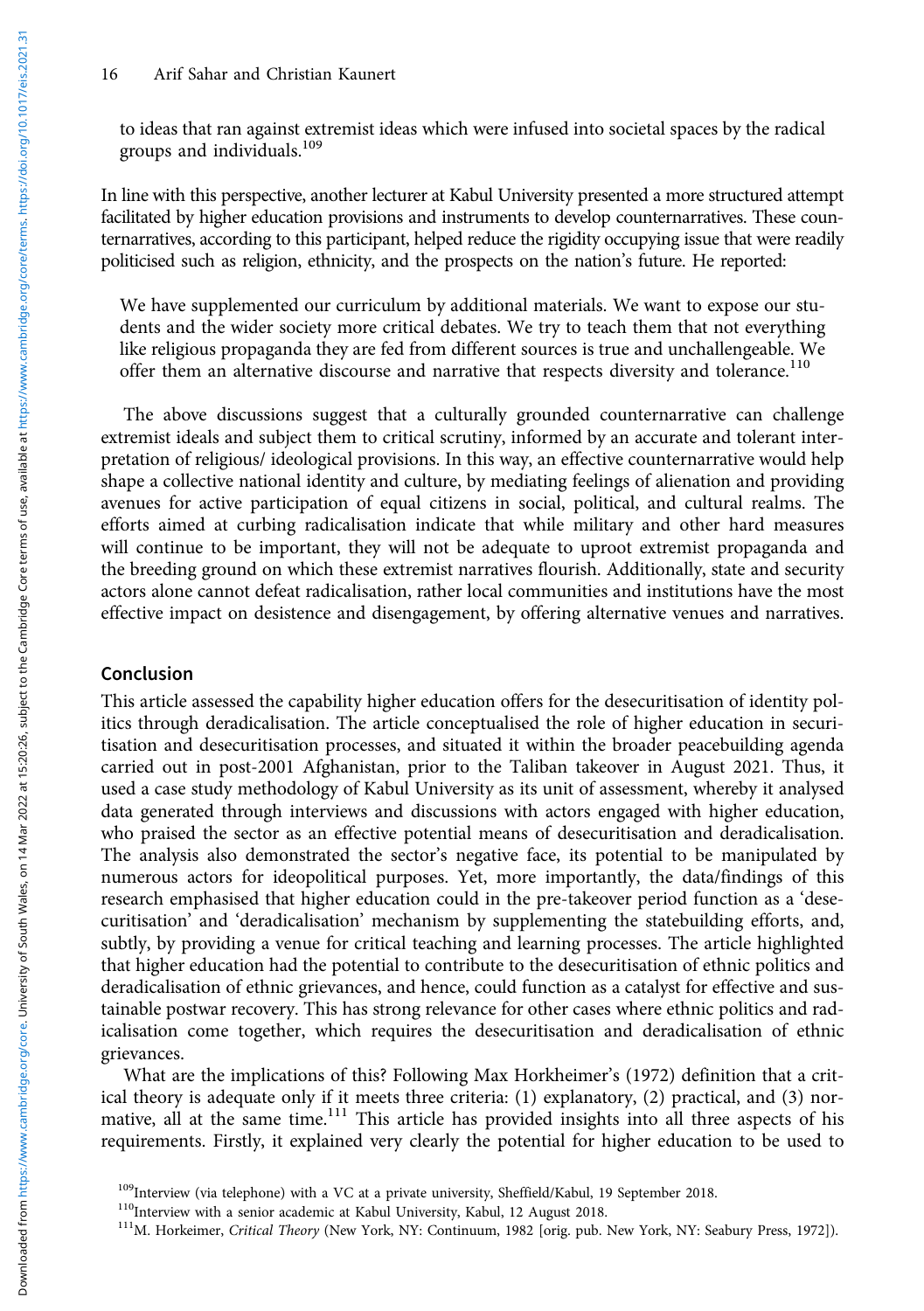desecuritise identity politics through deradicalisation. Secondly, it provided practical tools which can be used to do so: (1) peace education and curriculum; and (2) counternarratives. It provided a clear indication of the faults of the current social reality, identifying the social actors to change it, and it provided clear norms for criticism and achievable practical goals in order to achieve social transformation. Thus, thirdly, it was clearly normative at the same time. In line with Horkheimer (1993), 'human beings as producers of their own historical form of life' are able to transform these social realities.<sup>112</sup> Afghanistan was and is currently trapped in the nexus of multiple competing forces. The country was faced with a prospect of relapse into state failure amid state fragility, deteriorating security, and growing ethnopolitical tensions. These threats turned into reality in August 2021. The increasing incursion of a variety of radical and ethnonationalist actors into the state structures, as well as educational settings and processes, utilised the state (2001–21) in ways that produced identity politics and radicalisation. This article provided an analysis of higher education and a conceptual framework to analyse it in terms of securitisation and desecuritisation of radicalisation, as well as radicalisation discourses and national identity. The article established that: (1) national identity can be threatened or securitised; (2) values and practices are embedded in radicalisation discourses; (3) radicalisation can then also be securitised. In order to get out of this vicious cycle, perhaps through desecuritisation, it is possible to achieve a reduction of securitisation, a countering of securitisation; and a diversion of the discourse. Thus, the role of higher education in securitisation and desecuritisation and radicalisation or deradicalisation processes is endowed in other approaches to postwar recovery efforts including stabilisation, reconstruction, and statebuilding. These are the practical steps that came out of this research and could be taken to normatively transform Afghanistan to prevent its total collapse. These steps can be utilised to help Afghanistan reach a degree of stability even under the Taliban rule.

However, there are clear caveats to this argument. As mentioned at the beginning of this article, the recent takeover of Afghanistan by the Taliban is a very strong caveat. While we cannot predict the direction Afghanistan might take under a Taliban rule, ethnicity is extremely likely to continue to play a major role in Afghan politics; this has been the Taliban's ethnocentric approach before, and has not been significantly altered in recent years. However, the research for this article was conducted over a two-year period (2018–20), with rich insights and data into the processes, perceptions, activities, and practices of desecuritisation in a 'securitised' and conflict-affected context. We will be able to see all of these processes unfolding, even under Taliban rule, and, thus, this article can make significant contributions to the existing literature on securitisation and desecuritisation, deradicalisation and higher education. This is a very important agenda that has not been researched before and needs to have many scholars to pursue in order to provide us all with the important insights we need to move forward towards peace in conflict situations.

Acknowledgements. We acknowledge the support of the Eramus Plus Programme of the European Union (Jean Monnet Chair, Module, Network and Teacher Training). The European Commission's support for the production of this publication does not constitute an endorsement of the contents, which reflect the views only of the authors, and the Commission cannot be held responsible for any use which may be made of the information contained therein.

Statement. This manuscript has not been published elsewhere and it has not been submitted simultaneously for publication elsewhere.

Arif Sahar is a researcher at Centre of Excellence in Terrorism, Resilience, Intelligence and Organised Crime Research (CENTRIC) at Sheffield Hallam University UK, where his research focuses mainly on international security and terrorism studies. Prior to this appointment, Arif worked as a researcher at the University of Derby, UK, with a particular focus on education and social development. He has widely published in peer-reviewed academic journals, most recently in Central Asian Survey; Terrorism and Political Violence; Research in Comparative and International Education; Asian Journal of Political Science; and The Diplomat. Arif is the founding director of Kabul-based think tank, Centre for Peace &

<sup>112</sup>M. Horkeimer, Between Philosophy and Social Science (Cambridge, MA: MIT Press, 1993).